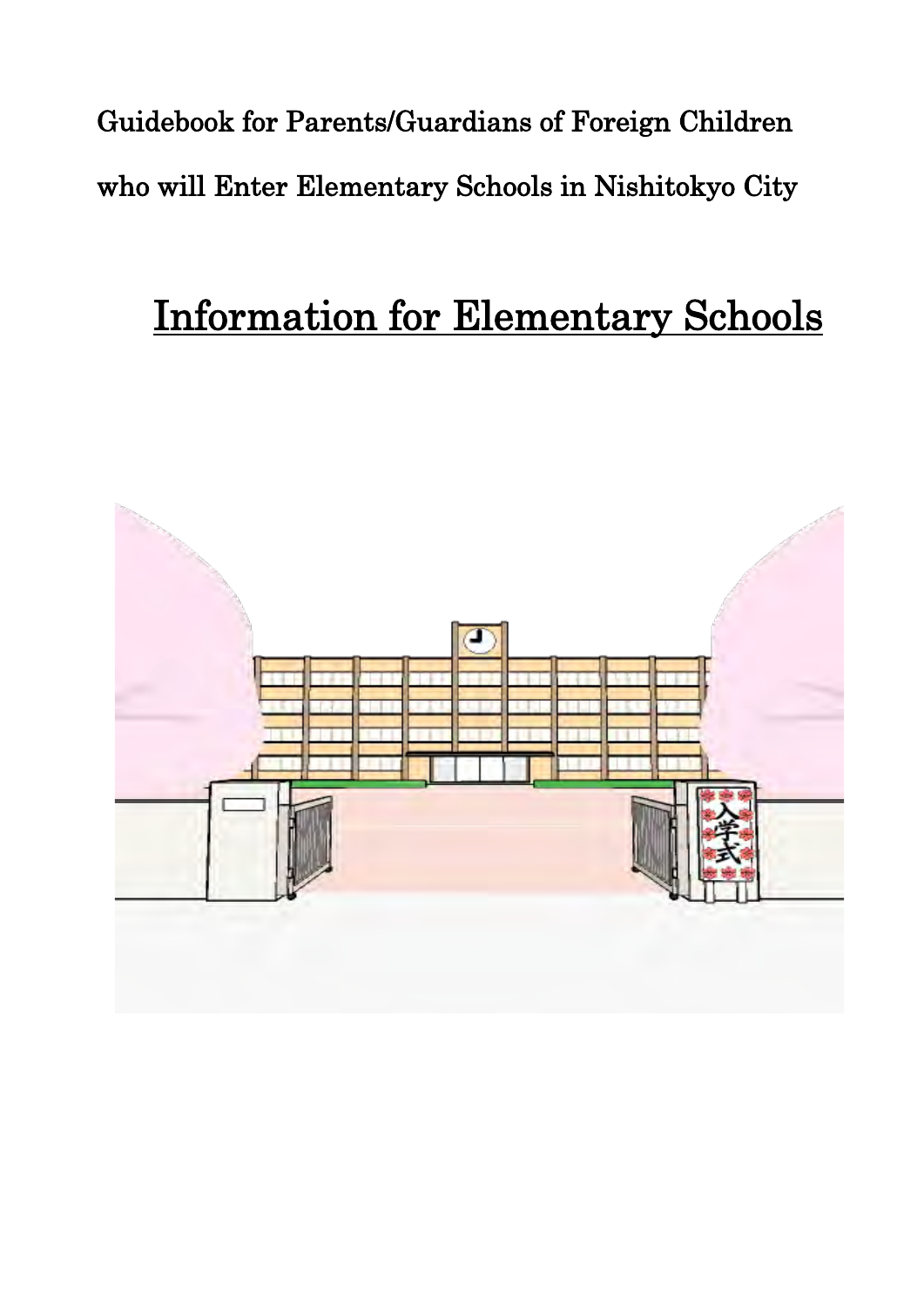## Table of Contents

| 1. Procedures for Starting School                                                                             | $\mathbf{1}$   |
|---------------------------------------------------------------------------------------------------------------|----------------|
| 2. A Day in School                                                                                            | $\overline{3}$ |
| 3. Annual Schedule and Events                                                                                 | $\overline{4}$ |
| 4. Working together with your Child<br>- What Parents/Guardians are expected to Do at Home –                  | 6              |
| 5. Things not allowed in School                                                                               | 8              |
| 6. Can your Child do these Things by him/herself?                                                             | 8              |
| 7. Things used at School                                                                                      | 9              |
| 8. Children's Health and School Clinic                                                                        | 11             |
| 9. Communication Between School and Family                                                                    | 12             |
| 10. When and How to Know about School and your Child at School                                                | 14             |
| 11. Costs pertaining to School                                                                                | 15             |
| 12. Words and Terms for School                                                                                | 16             |
| 13. Do not Hesitate to Contact and Ask the Homeroom Teacher or<br>School when You Have Problems or Questions. | 19             |

This guidebook provides parents/guardians with general information on the elementary schools in Nishitokyo City. Details may vary at each school. Be sure to get necessary and specific information of the school where your child will enroll!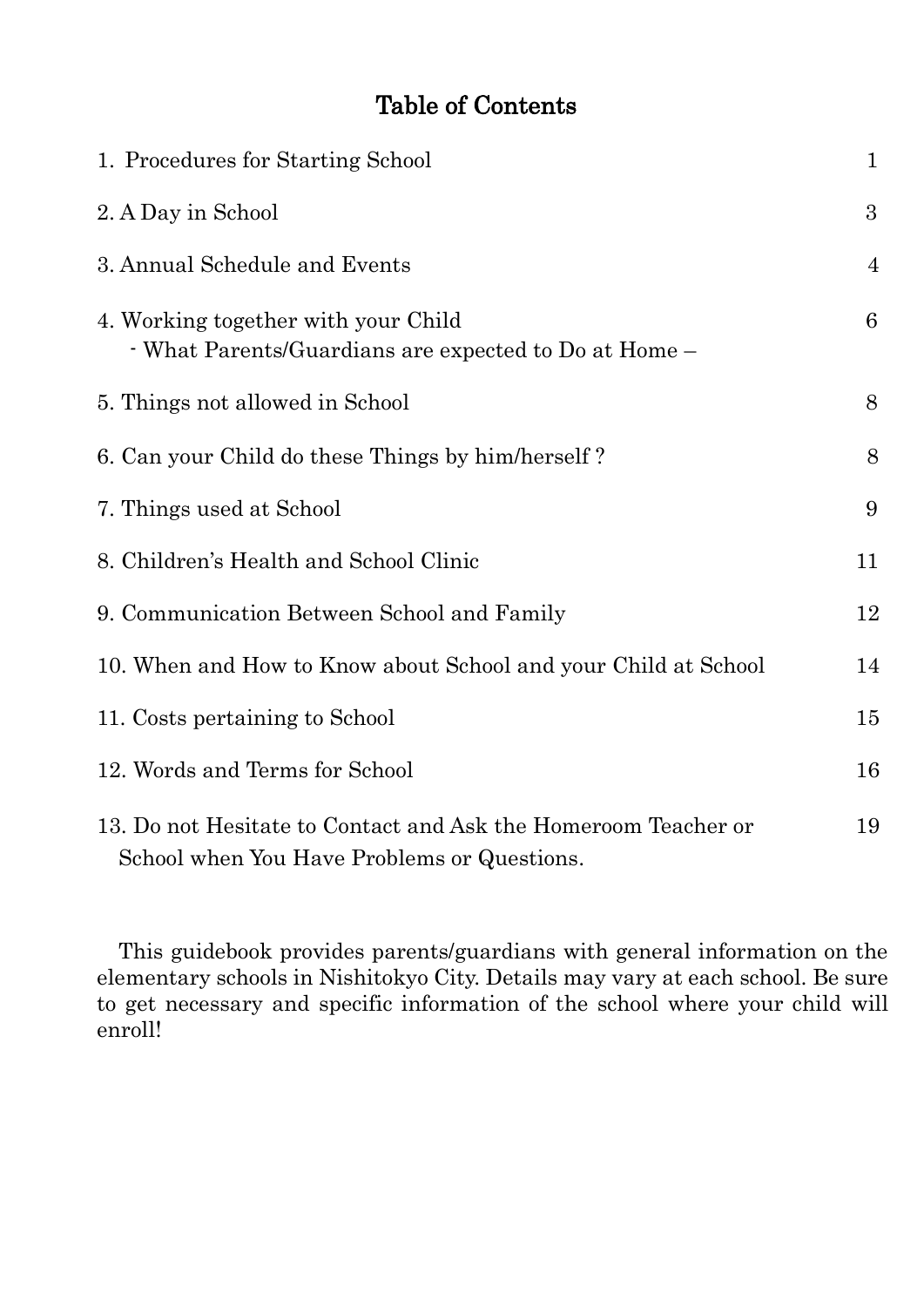## 1. Procedures for Starting Elementary School 1 Procedures for Starting Elementary School

Japanese elementary schools begin in April. Every child who is six years old on April 1 can and should enter an elementary school.

## ①School Entrance Application

p

 $\overline{\phantom{a}}$ 

If your child's nationality is not Japanese, you need to apply for school entrance by turning in the "School Entrance Application", or (SHUGAKU NEGAI). Bring the child's Residence Card and apply at the Education Planning Section (KYOIKU KIKAKUKA) on the 3<sup>rd</sup> floor of the Hoya City Hall. ( $\rightarrow$  Education Planning Section: TEL 042-438-4071)

If your child holds Japanese nationality, this application is not necessary.

## ② Medical Check-up when Entering School

All children will have a medical check-up at the elementary school which they enter. Please let your child take this check-up.

#### ③Guidance Letter for Entering School

"Guidance letter for entering school (SHUUGAKU TSUCHI)" will be sent by mail to all pupils who will enroll in April. Please turn in this "guidance letter for entering school (SHUUGAKU TSUCHI)" to the school on the entrance ceremony day.

## ④ School Orientation for Parents/Guardians

Every school offers a school orientation in January or February. Please do attend a school orientation at the school where your child will enroll.

 $\rightarrow$  You will get the whole picture of the school. Do not miss this orientation!

## ⑤Entrance Ceremony (NYUUGAKU SHIKI)

The Entrance Ceremony will be held at the early part of April. On this day, please make sure that you bring and turn in to the school the "Guidance Letter for Entering School (SHUUGAKU TSUUCHI)".

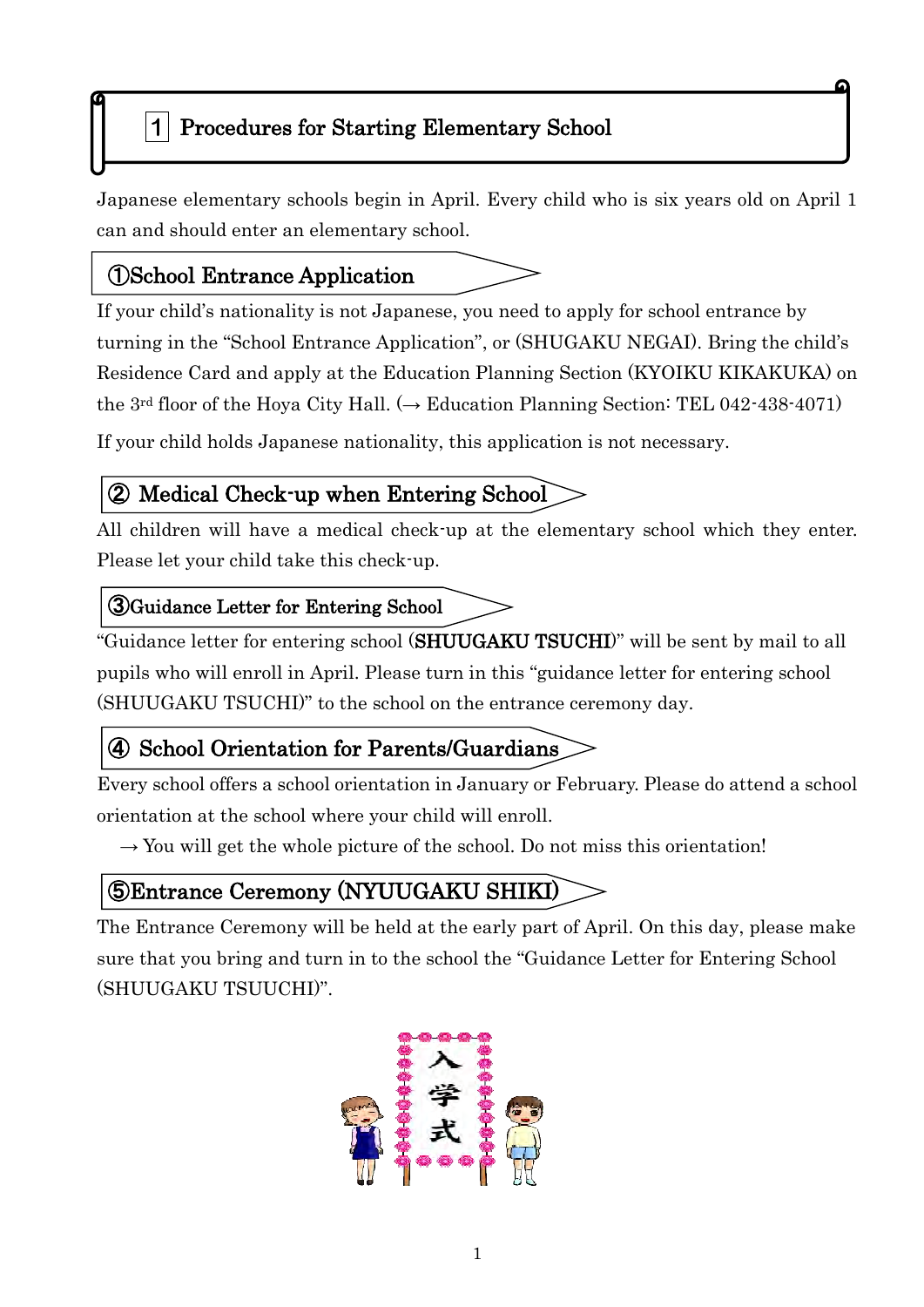## Child Card (JIDOU CARD)

You are requested to fill in a "Child Card" and submit it to the school around the time of your child's entering school. You can always consult the homeroom teacher about questions and concerns on your child's education.

Write the following information on the Child Card.

Name and age (grade) of the child, parents/guardians and other family members.

Contact phone numbers for emergency

Write the telephone numbers of persons who can come to pick up your child when he/she gets sick suddenly, or in the case of an emergency. You will need to provide 3 or 4 contacts who can be responsible in taking care of your child including some neighbors as well as your own parents and other family members.

Write important information of your child which you may want the teacher to know. Food allergy, illnesses or health concerns:

:

Ex. Kent gets itchy when he eats an egg.

Life style and behaviors (such as meals)

Reina does not understand the Japanese life style.

Ex. Ivan has difficulty in keeping still.

| (1%22) "一下问珠仔             |     |                | 冗                | 里の |                                 | $\overline{\phantom{0}}$ | r      |              |                 |                |           |   |
|---------------------------|-----|----------------|------------------|----|---------------------------------|--------------------------|--------|--------------|-----------------|----------------|-----------|---|
| 年                         |     |                | 月現在              |    |                                 |                          |        | 保谷第二小学校      |                 | 年              | 組         | 番 |
| ふりがな                      |     |                |                  |    |                                 | 性                        | 別      | 自宅電話         |                 | $\epsilon$     | $\lambda$ |   |
| 児童名<br>(生年月日)             | (平成 |                | 年                | 月  | $\overline{\phantom{a}}$<br>日生) |                          |        | 地区名          |                 |                | 地区        | 班 |
| ふりがな                      |     |                |                  |    |                                 |                          |        | 西東京市         |                 |                |           |   |
| 保護者名                      |     |                |                  |    |                                 | 现住所                      |        |              |                 | 町 丁目 番         |           | 昙 |
| 保護者の<br>緊急連絡先             | 父   |                | 携帯電話(            |    |                                 |                          | )      |              | 氏名              |                | 年         | 組 |
| /電話番号だ)<br>けの記入で<br>もかまいま | 母   |                | 職場の電話(           |    |                                 |                          | y.     | 近所の<br>児 童   | 氏名              |                | 年         | 組 |
| せん。                       |     |                | 携帯電話(<br>職場の電話 ( |    |                                 |                          | )<br>Y |              | 氏名              |                | 年         | 組 |
|                           | 続柄  |                | 氏                |    | 名                               |                          | 学年     | $\cdot$<br>組 | 等               | 備              |           | 老 |
|                           | 本人  |                |                  |    |                                 |                          |        |              |                 |                |           |   |
|                           |     |                |                  |    | ٠                               |                          |        |              |                 |                |           |   |
| 家族構成                      |     |                |                  |    |                                 |                          |        |              |                 |                |           |   |
|                           |     |                |                  |    |                                 |                          |        |              |                 |                |           |   |
|                           |     |                |                  |    |                                 |                          |        |              |                 |                |           |   |
|                           |     |                |                  |    |                                 |                          |        |              |                 |                |           |   |
|                           |     |                |                  |    |                                 |                          |        |              |                 |                |           |   |
| 保育歴<br>(1年生のみ記入)          |     | C              | 年                |    | 月 ~                             | 幼稚園在園、<br>保育園在園ノ         | 年      |              | 月               | 日まで            |           |   |
| 健康・その他で<br>連絡しておきた<br>いこと |     |                |                  |    |                                 |                          |        |              |                 |                |           |   |
| 災<br>一帯                   | 時   | $\mathbf{1}$   | 氏                |    | 名                               |                          | 続柄     |              | 徽               |                | 話         |   |
| 引き取り人                     |     | $\overline{2}$ |                  |    |                                 |                          |        |              | €<br>$\epsilon$ | $\lambda$<br>1 |           |   |
|                           |     |                |                  |    |                                 |                          |        |              |                 |                |           |   |

| じどうめい<br>児童そ                 | Name of Child                   |
|------------------------------|---------------------------------|
| ほ ごしゃめい<br>保護者名              | Name of Parent/Guardian:        |
| じたくでん わ<br>自宅電話              | Home Phone Number               |
| くめい<br>ち<br>地区名              | Name of your District Group     |
| きんきゅうれんらくさき<br>緊 急 連絡先       | <b>Emergency Contact Number</b> |
| <sub>けいたいでん わ</sub><br>携帯電話  | Cell Phone Number:              |
| いょくば でんわ                     | Phone Number of Workplace:      |
| <sub>きんじょうじょう</sub><br>近所の児童 | Friends in Neighborhood         |
| か ぞくこうせい<br>家族構成             | <b>Family Members</b>           |
| ぞくがら                         | Relationship to Child           |
| <sub>ほいくれき</sub><br>保育歴      | Day Care History before School  |
| さいがいじ<br>災害時                 | Person(s) to Pick up Child in   |
| 引き取りい                        | case of Emergency/Disaster      |

 $\widehat{H}$ 'nш

引き取り人は、原則として、保護者か同居の親族とします。<br>(親族以外の場合、実際の非常時に、責任を持って引き取りに来られる方とします。)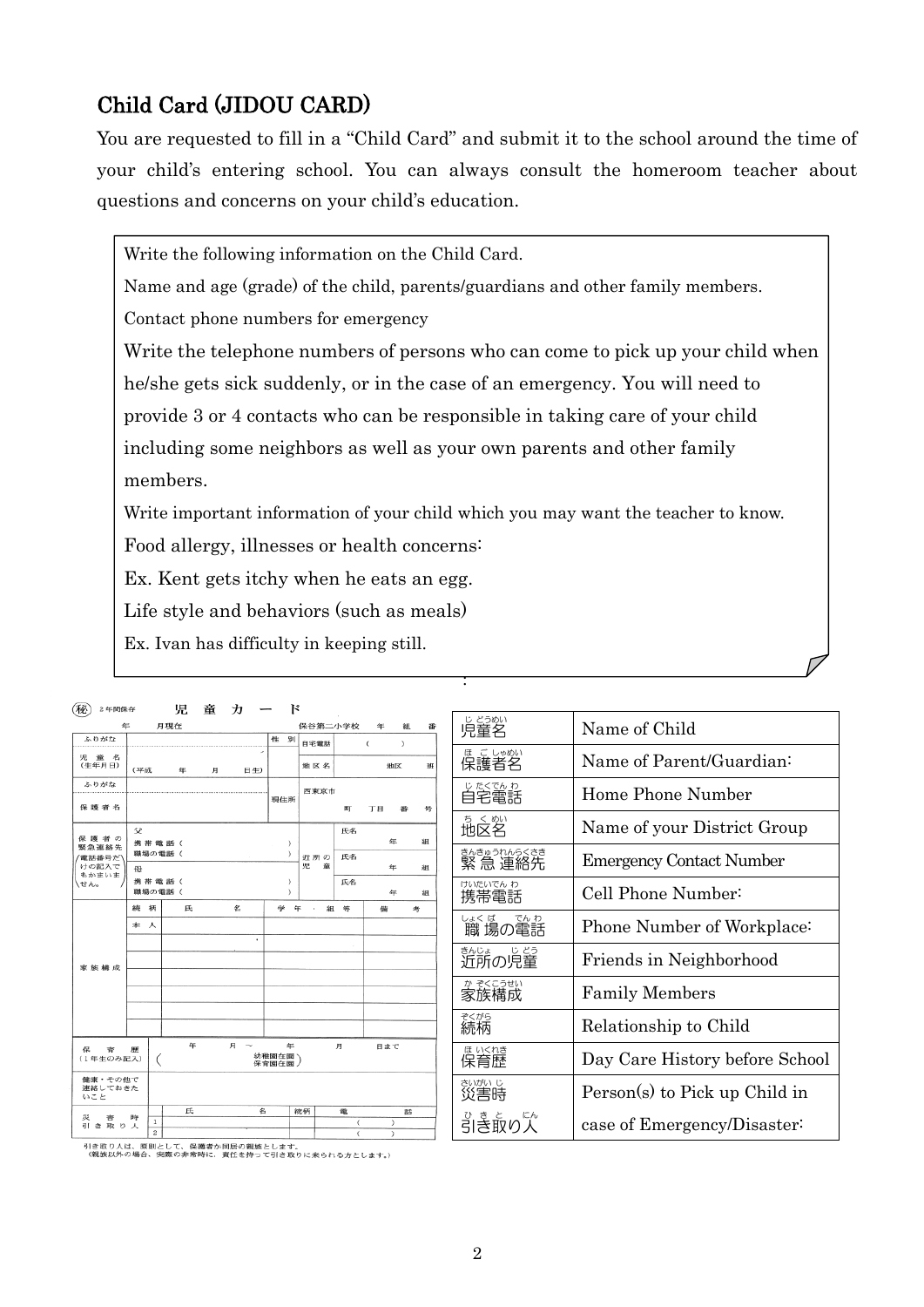## 2 A Day in School

A day's schedule in the school varies from school to school. Be sure to confirm the timetable of the school your child enters.

<Example of A Day's Schedule of School>

|                         | TOUKOU - Go to school                                                       |
|-------------------------|-----------------------------------------------------------------------------|
| 8 : 1 5 $\sim$          |                                                                             |
| 8:25                    | Children take the designated route to school(TSUUGAKU RO).                  |
|                         | You must inform the school if your child is late or absent.                 |
| $8:30\sim$              | Meeting (SHUUKAI) – All the pupils will gather in the gym or school         |
|                         | ground.                                                                     |
| 8:45                    | Morning Homeroom (ASA NO KAI) - A morning homeroom is held for              |
|                         | exchanging morning greetings and receiving the day's information from the   |
|                         | teacher.                                                                    |
| $8:45\sim$              | Classes (JYUGYOU)                                                           |
|                         | The homeroom teacher (TAN-NIN) will teach all subjects.                     |
|                         | There will be four classes of 45 minutes each in the morning. The subjects  |
|                         | vary according to the day of the week.                                      |
|                         | There will be a 5 minute break (YASUMI JIKAN) between classes, and a        |
|                         | longer break of 20 minutes (NAKA YASUMI).                                   |
|                         | Children can go to the rest room during break time.                         |
| $12:25\sim$             | School Lunch (KYUUSHOKU)                                                    |
| 13:05                   | School lunch is provided by the school.                                     |
|                         | Parents/guardians pay for the cost.                                         |
|                         | Children will take turns serving lunch to their own class. (KYUUSHOKU       |
|                         | TOUBAN)                                                                     |
|                         | Days with no lunch will be announced through a letter from school.          |
| $13:05\sim$             | After Lunch Break (HIRU YASUMI)                                             |
| 13:45                   | Cleaning Time (SOUJI) - Pupils and teachers will clean classrooms and       |
|                         | other areas in the school.                                                  |
| $1\,3\,:\,4\,5\,{\sim}$ | Classes (JYUGYOU)                                                           |
|                         | There are days with no classes in the afternoon.                            |
|                         | Afternoon Homeroom (KAERI NO KAI) - The homeroom teacher will               |
|                         | distribute a letter(s) from school ( <b>RENRAKU PURINTO</b> ) and announce  |
|                         | important information about the next day's classes or other matters related |
|                         | to school life (GAKKOU SEIKATSU) such as friendships, cleaning times,       |
|                         | school lunch, breaks, etc.                                                  |
|                         | Going home $(GEKOU)$ – Children will go home along the designated route.    |
|                         | After classes (HOUKAGO) – Time after all classes are over                   |

#### GAKUDOU CLUB, or Club for School Children

― When you as parents/guardians cannot be at home due to work etc. and need to leave your child(ren) alone at home, you can place your child(ren), who are in the fourth grade or lower, with the Gakudou Club, or the Club for School Children. Application is needed. Please contact the following office for information:  $(\rightarrow$  Support for Child Rearing – Child and Adolescent Section – Tel: 042-460-9843. KOSODATE SHIENBU JIDOU SEISHONEN DEVISION)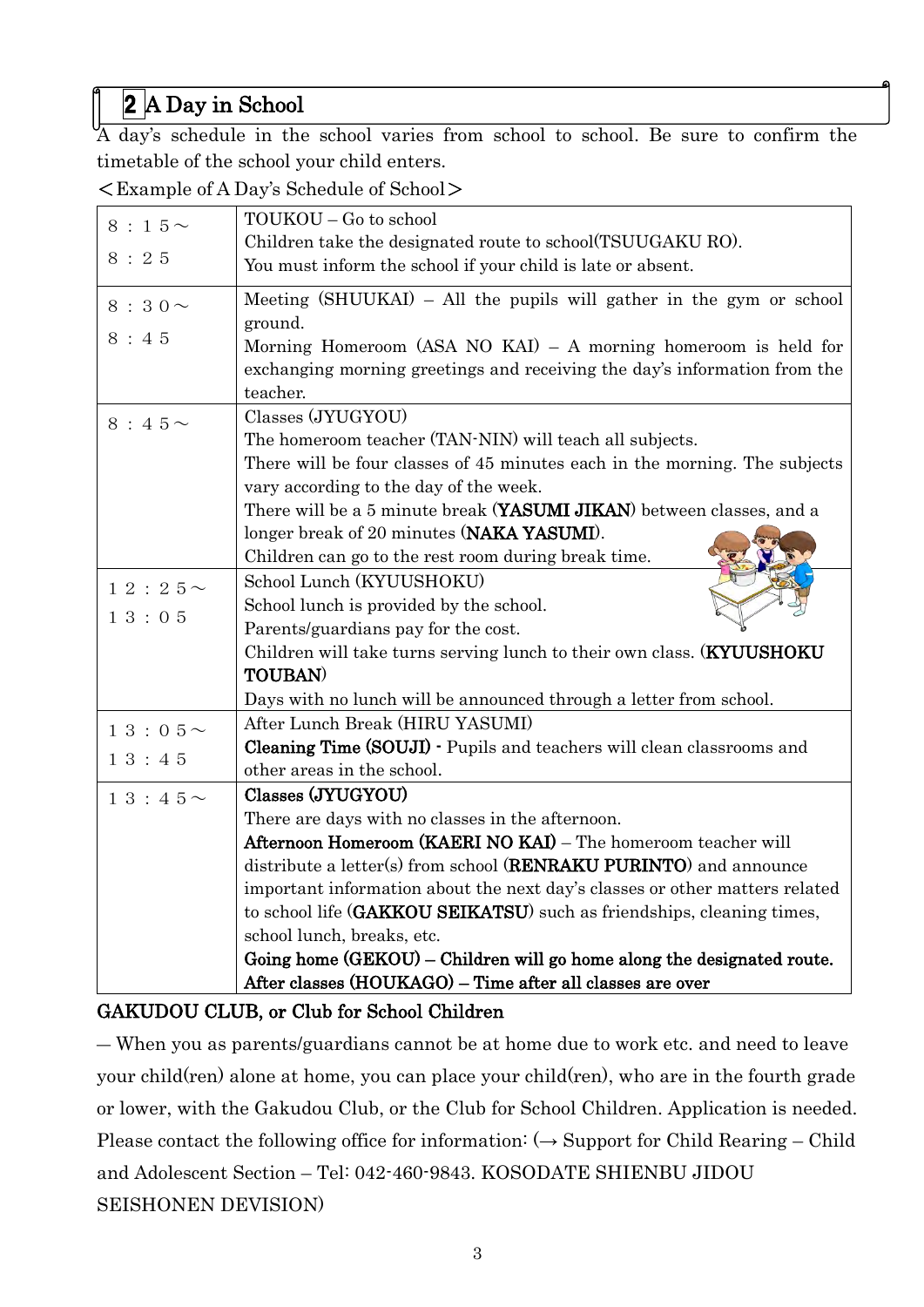## 3 Annual Schedule and Events

Schools are, in principle, closed on Saturdays, Sundays and National Holidays. But some school events may fall on these days. Annual events and their schedules are different from school to school. Please confirm the annual events and schedules of the school which your child goes to.

| First Semester -                             | Entrance Ceremony (NYUGAKU SHIKI) - Ceremony to welcome newly                                       |  |  |  |  |
|----------------------------------------------|-----------------------------------------------------------------------------------------------------|--|--|--|--|
| <b>ICHI GAKKI</b>                            | enrolled first grade pupils.<br>Opening Ceremony (SHIGYOU SHIKI) - Ceremony of the first day of the |  |  |  |  |
| $(4/6 \sim 7/20)$                            | semester.                                                                                           |  |  |  |  |
|                                              | Physical Check-up (SHINTAI SOKUTEI) - Pupils' height and weight will be                             |  |  |  |  |
|                                              | measured. Also pupils' health will be examined by a doctor(s).                                      |  |  |  |  |
|                                              | Closing Ceremony (SHUUGYOU SHIKI) - Ceremony of the last day of the                                 |  |  |  |  |
|                                              | semester. Pupils will receive their school report (TUUCHI HYOU). (1)                                |  |  |  |  |
| <b>Summer Break</b>                          | There will be a swimming class (SUIEI SHIDOU) at school for a certain                               |  |  |  |  |
| <b>NATSU</b>                                 | period during the summer break. (All regular classes are closed.)                                   |  |  |  |  |
|                                              | Pupils will be given Summer Assignments. They will submit their results                             |  |  |  |  |
| <b>YASUMI</b>                                | and achievements of the Summer Assignments on the first day of the second                           |  |  |  |  |
| $(7/21 \sim 8/31)$                           | semester.                                                                                           |  |  |  |  |
| <b>Second Semester</b>                       | Opening Ceremony (SHIGYOU SHIKI) - A "Pick-up Drill (HIKIWATASHI                                    |  |  |  |  |
| - NI GAKKI                                   | KUNREN) (2) will take place after the opening ceremony. (Some schools                               |  |  |  |  |
| conduct this training in the first semester. |                                                                                                     |  |  |  |  |
| $(9/1 \sim 12/25)$                           | Closing Ceremony (SHUUGYOU SHIKI)                                                                   |  |  |  |  |
| Winter Break -                               | Pupils will be given Winter Assignments. They will submit their results and                         |  |  |  |  |
| <b>FUYU YASUMI</b>                           | achievements of the Winter Assignments on the first day of the third                                |  |  |  |  |
| $(12/26 \sim 1/7)$                           | semester. (All regular classes are closed.)                                                         |  |  |  |  |
| Third Semester -                             | Opening Ceremony (SHIGYOU SHIKI)                                                                    |  |  |  |  |
| <b>SAN GAKKI</b>                             | Ceremony of the last day of the school year (SHUURYOU SHIKI) -                                      |  |  |  |  |
|                                              | Ceremony to commemorate pupils' completion of their school year.                                    |  |  |  |  |
| $(1/8 \sim 3/25)$                            | Graduation Ceremony (SOTSUGYOU SHIKI) - Ceremony to                                                 |  |  |  |  |
|                                              | commemorate the graduation of the sixth grade pupils.                                               |  |  |  |  |
| <b>Spring Break</b>                          | After the Spring Break, all pupils will proceed to the next grade.                                  |  |  |  |  |
| <b>HARU YASUMI</b>                           |                                                                                                     |  |  |  |  |
| $(3/26 \sim 4/5)$                            |                                                                                                     |  |  |  |  |

#### (1)School Report (TUUCHI HYOU)

– The school report is to show the parents/guardians the grades of their pupil. Each school has a different name, such "AYUMI", for its school report. Pupils will receive a school report on the closing ceremony (SHUUGYOU SHIKI) day and should get their parents/guardians' "HANKO"\* on it and return it to the school on the next opening ceremony (SHIGYOU SHIKI) day.

 (2) Pick-Up Drill (HIKIWATASHI KUNREN) – The Pick-up Drill is a simulation drill for an emergency such as earthquakes to return the pupils safe back home. You as a parent/guardian should go to school to pick up your child in this drill.

HANKO – You as parents/guardians are requested to press your HANKO to the column that says "HOGOSHA-INN" or has the mark "INN".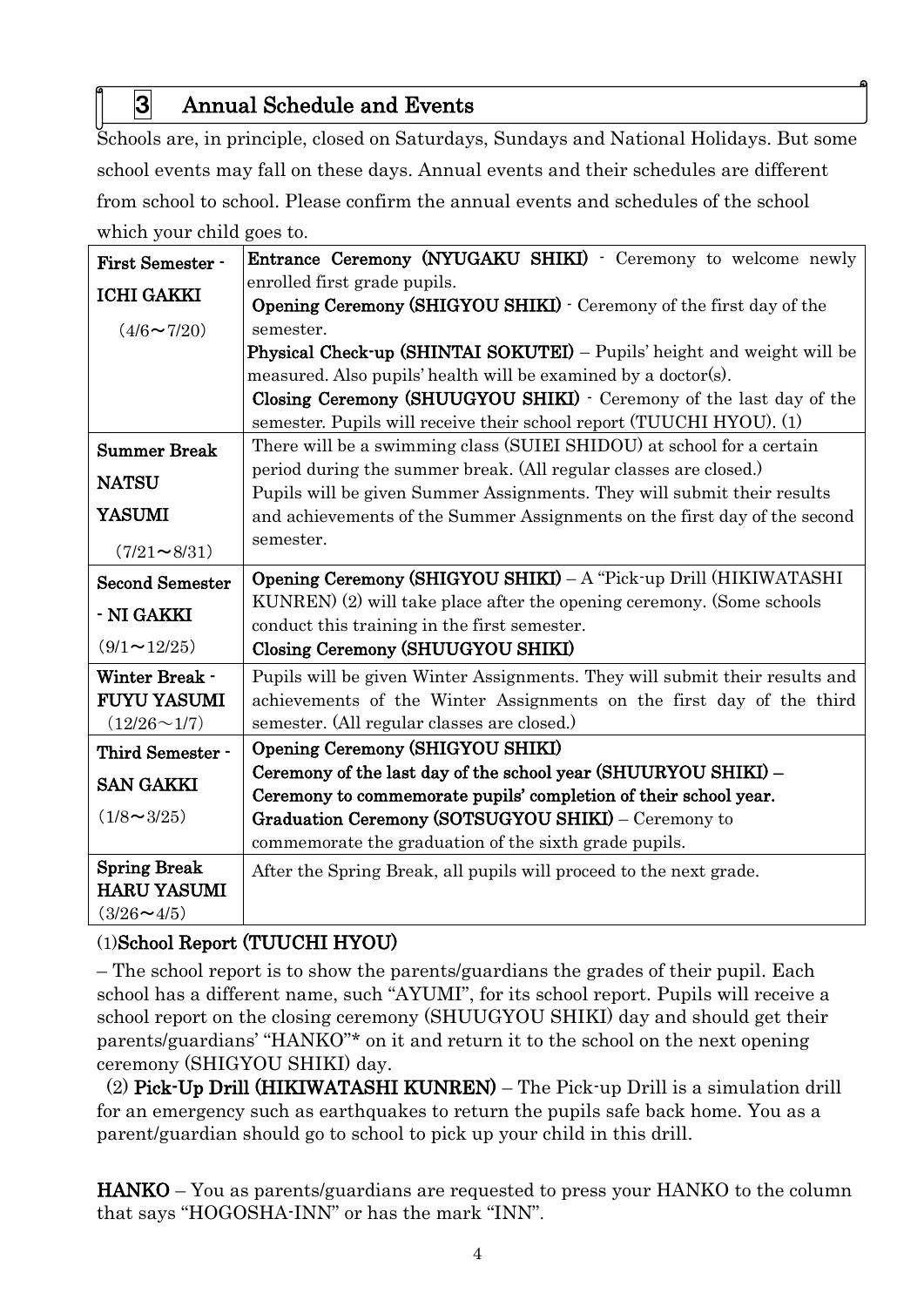## School Activities to Enjoy (GYOUJI) – Schedules and contents vary from school to school.

1.Sports Day (UNDOUKAI) – Sports day is an event for pupils to enjoy sports activities such as short distance race, relays, and dancing. All pupils will participate.

Parents/guardians are also invited. Check with the teacher if you need to prepare a lunch for your child. Please read carefully the information paper about the Sports Day from the school (RENRAKU PRINT).

#### 2.Field trip, Excursion (ENSOKU) –

 Pupils will bring a packed lunch (OBENTOU) from home and visit places outside the school for a whole day. Pupils will carry a picnic rucksack instead of their regular school bag, LANDOSERU.

3.Swimming Classes – There are swimming classes between June and September. On the morning of the swimming class day, before going to school, take the temperature of your child, record it in the "Swimming Card" (SUIEI Card), press your HANKO and make sure your child submit the card to school. The Swimming Card will be handed out to pupils from the school.

4.Presentation of Study (GAKUSHUU HAPPYOU KAI) – At this event, pupils will exhibit or present their work such as a drawing, poem or written reports made in class. All pupils and parents/guardians are invited.

#### 5.Musical & Theatrical Performances (GAKUGEI KAI) –

Pupils of each grade will present a theater piece. All pupils and parents/guardians are invited.

6.Music Day (ONGAKU KAI) – Pupils of each grade will perform songs or play musical instruments. All pupils and parents/guardians are invited.

#### 7.Exhibition (TENRAN KAI) –

All pupils will present their art work. All pupils and parents /guardians are invited.

8.School Trip (IDOU KYOUSHITSU) – All 6th graders will go out on an overnight trip. Fees will accrue.





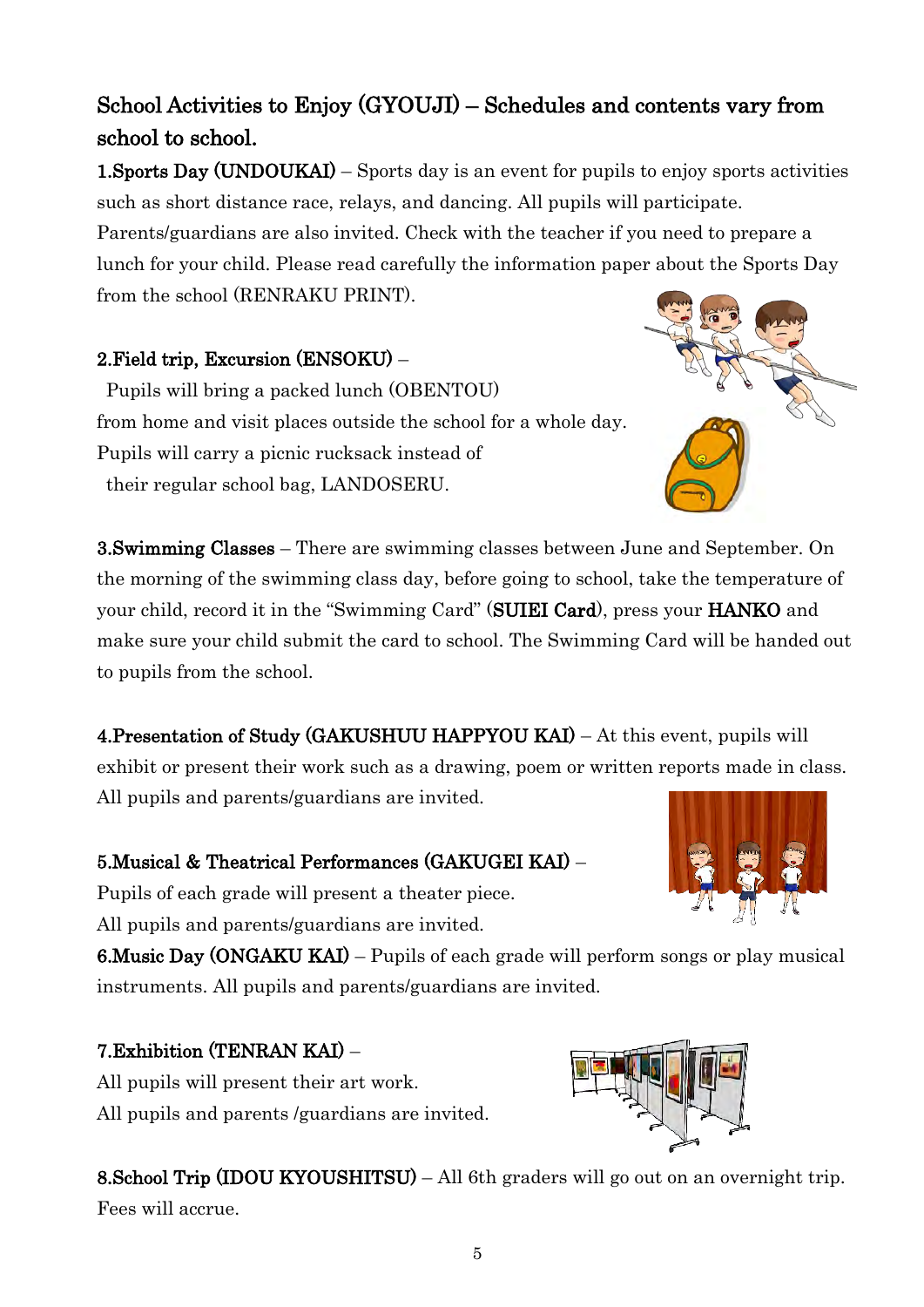## 4 Working together with your Child

 $\sim\,$  What Parents/Guardians are expected to Do at Home  $\,\sim\,$ 

#### ①The role of parents every day after school when your child comes back from school...

#### Check the Correspondence Notebook (RENRAKU CHOU)

・The Correspondence Notebook (RENRAKU CHOU) is

used for pupils to write down important announcements

from their teacher, and for the communication between

teachers and you as parents/guardians.

 $\overline{a}$ 

#### Check all Letters from School (RENRAKU PRINT)

- ・Important information about school activities and class schedules will be announced through letters from school (RENRAKU PRINT. Read them carefully and keep them for a while as you may need the information later.
- ・The letters are also called "OTAYORI" or "OTEGAMI")

#### Check and help your child do Homework / Assignments (SHUKUDAI)

- ・Grade one pupils usually have homework such as practicing to write Hiragana and Kanji, or counting/calculating.
- ・They also have assignments called ONDOKU, or reading aloud their Japanese (KOKUGO) text book (KYOKASHO).

#### Preparation for the next day

- ・You and your child must read and check what is written in his/her Correspondence Notebook (RENRAKU CHOU) and make sure that everything is ready and put inside his/her LANDOSERU.
- ・Prepare the textbooks and notebooks for the next day, since subjects vary everyday according to the day of the week.

Check together with your child if all things necessary are prepared.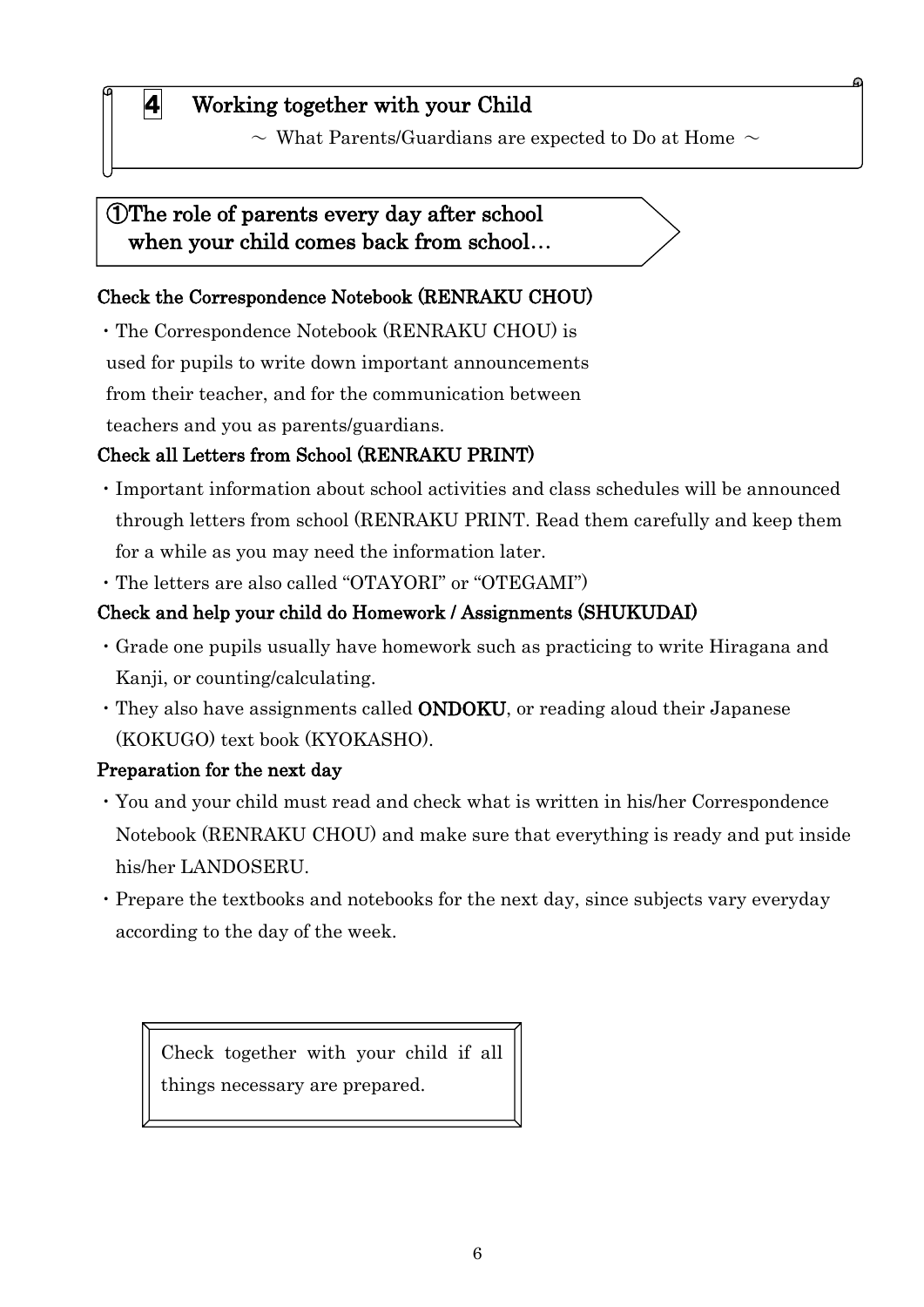## ②Necessary items for school

・You will receive information on the items which your child will need at school. Prepare them by the date designated. For example, swimming suit, keyboard harmonica (KENBAN harmonica), flute, ruler, etc.

### ③Things to be washed on weekends and brought back to the school on Monday

- ・Every Friday, pupils will take home their PE uniforms and indoor-shoes.
- ・The pupils who are in charge of school lunch (KYUUSHOKU TOBAN) will take home the school apron. Wash these items and make sure that your child will return them to school on Monday.

### ④If your child is to be late for school or has to leave school early...

I

- ・You as a parent/guardian must inform the school of the change of the schedule of your child.
- ・If your child is arriving late for school (CHIKOKU), you are required to accompany him/her to school.
- ・If your child has to leave school early (SOUTAI), you are required to pick him/her up at the school.

Teachers will be very worried if any pupil does not come to school without any notice.

Do not fail to inform the school.

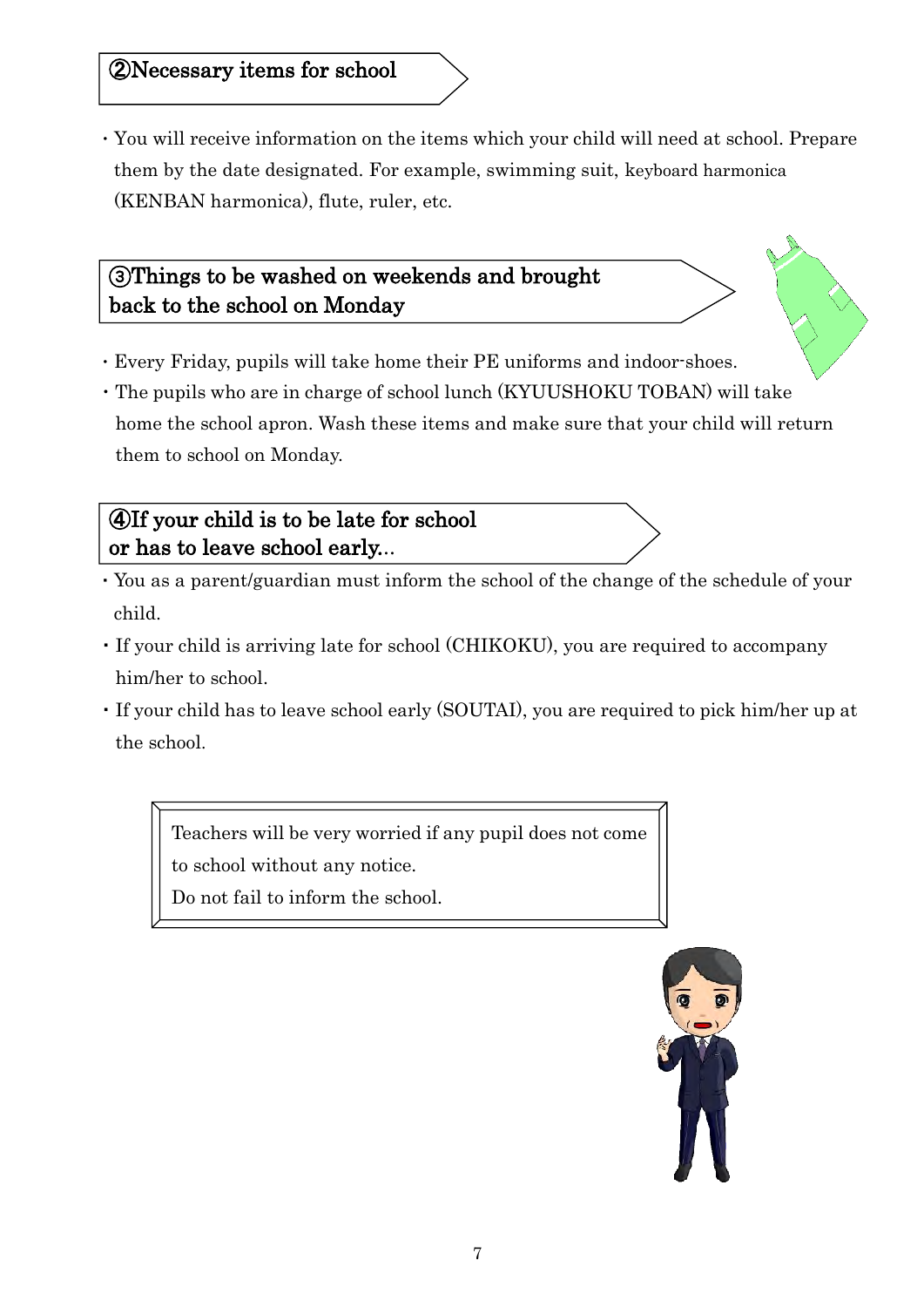#### 5 Things not allowed in school

□Things not allowed to bring to school:

 $\times$ Money, a cell phone, food, snacks, toys, video games

□Things not allowed to do in school:

- $\times$ Dying hair, wearing pierced earrings and other accessories are not allowed.
- $\times$  Commuting to school by bicycle is not allowed.
- $\times$ Being absent without notice to the school, or leaving school early without permission from the teacher is prohibited. You should always inform the school or the teacher of any changes.

#### $\vert 6 \vert$  Can your Child do these Things by him/herself?

■Can go to school along the designated school route, paying attention to traffic lights and cars.

- ■Can read and write his/her own name in Hiragana.
- ■Can reply "Hai" when his/her name is called.
- ■Can say his/her address and telephone number. (But) not tell these information to strangers.)
- ■Can change clothes. Can fold clothes after taking them off.

Can take off and put on shoes.

- ■Can go to the rest room by him/herself. There are two kinds of toilet, Japanese and western style.
- ■Can eat with chopsticks, spoon and fork.
- ■Can tell the teacher or friends when feeling any aches physically or having any problems.
- ■Can put away his/her own things, raincoat etc. by him/herself.

Please walk and experience the designated school route with your child before he/she enters the school!

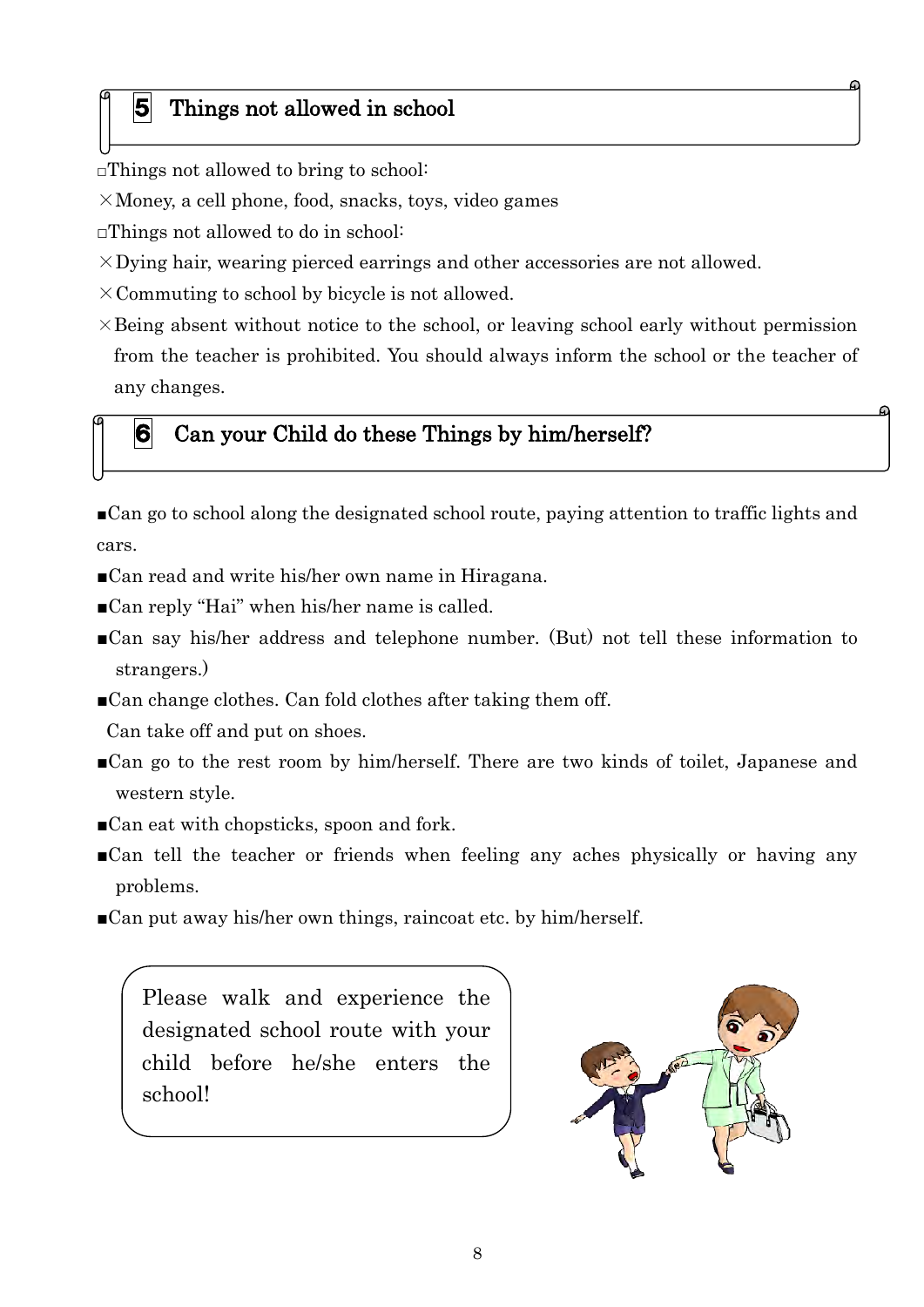Please confirm with your school as to what things your child needs at school because they vary from school to school.

G.

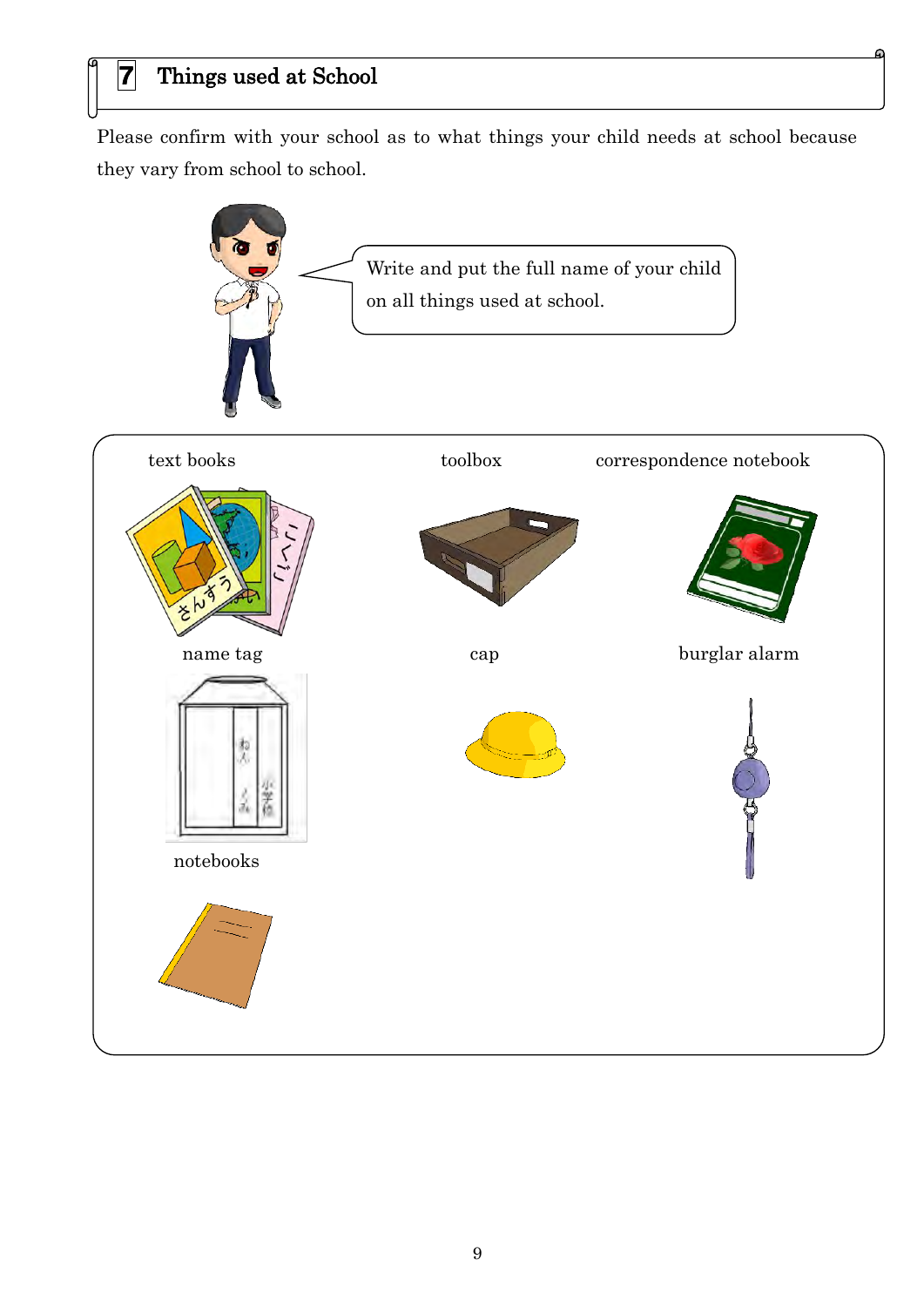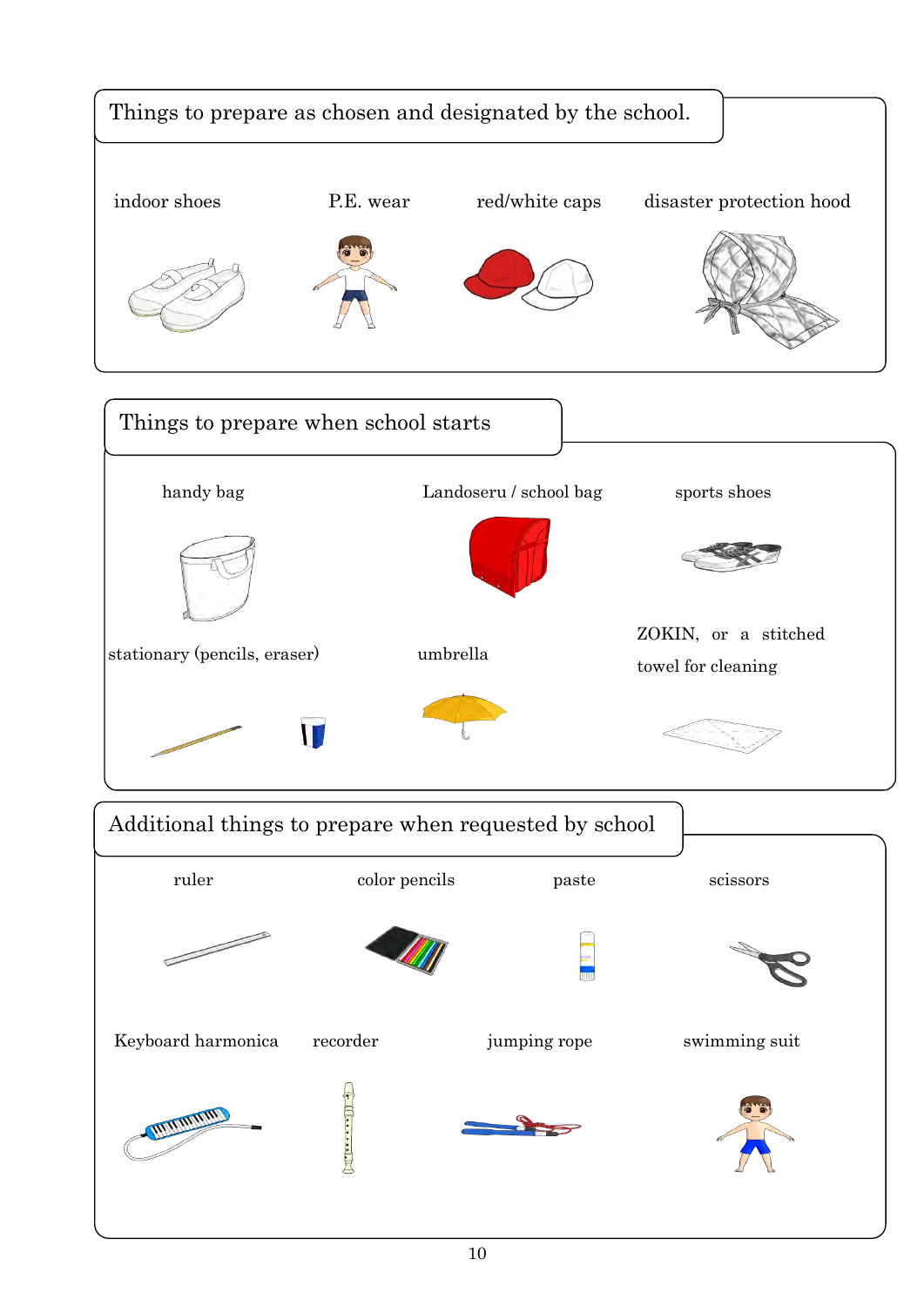## 8 Children's Health and School Clinic

The school also takes care of pupils' health and safety.

## ① School Clinic

Every school has a school clinic (HOKEN SHITSU) and

a nurse (HOKEN NO SENSEI). When a child gets injured or sick,

he/she will receive first aid treatment in the HOKEN SHITSU. If necessary, the nurse will inform and ask his/her parents/guardians to come to school and pick up the child.

## ②Health Survey

A Health Survey Sheet or Card will be given to pupils soon after entering school. Write in the parents/guardians' contact numbers in case of emergency, any medical history before entering school, and records concerning the child's allergy and vaccination. Submit the sheet/card to school after filling it up.

## ③Physical Check-up

Children will receive a physical check-up at their schools. Parents/guardians will receive a card showing its results, which they need to press their HANKO on and return to the school.

## ④Infections Disease (KANSEN SHOU)

When your child catches an infectious disease such as influenza, mumps (OTAFUKU KAZE), measles (HASHIKA) and chicken pox (MIZU BOUSOU), he/she must stay at home until the doctor gives permission to get back to school. This is to avoid infecting other children with the disease.

## ⑤Temporary Closing of Classes (GAKKYUU HEISA)

Due to a spread of an infectious disease, a whole class(es) may be closed. In this case, all pupils of the class(es) stop coming to school. Pupils not infected should also stay home calmly.

## ⑥Sleep Early and Get up Early (HAYANE HAYAOKI)

Please see to it that your child eats breakfast before going to school so that he/she can have a good and active day at school.

At night, let your child go to bed early and get enough sleep.



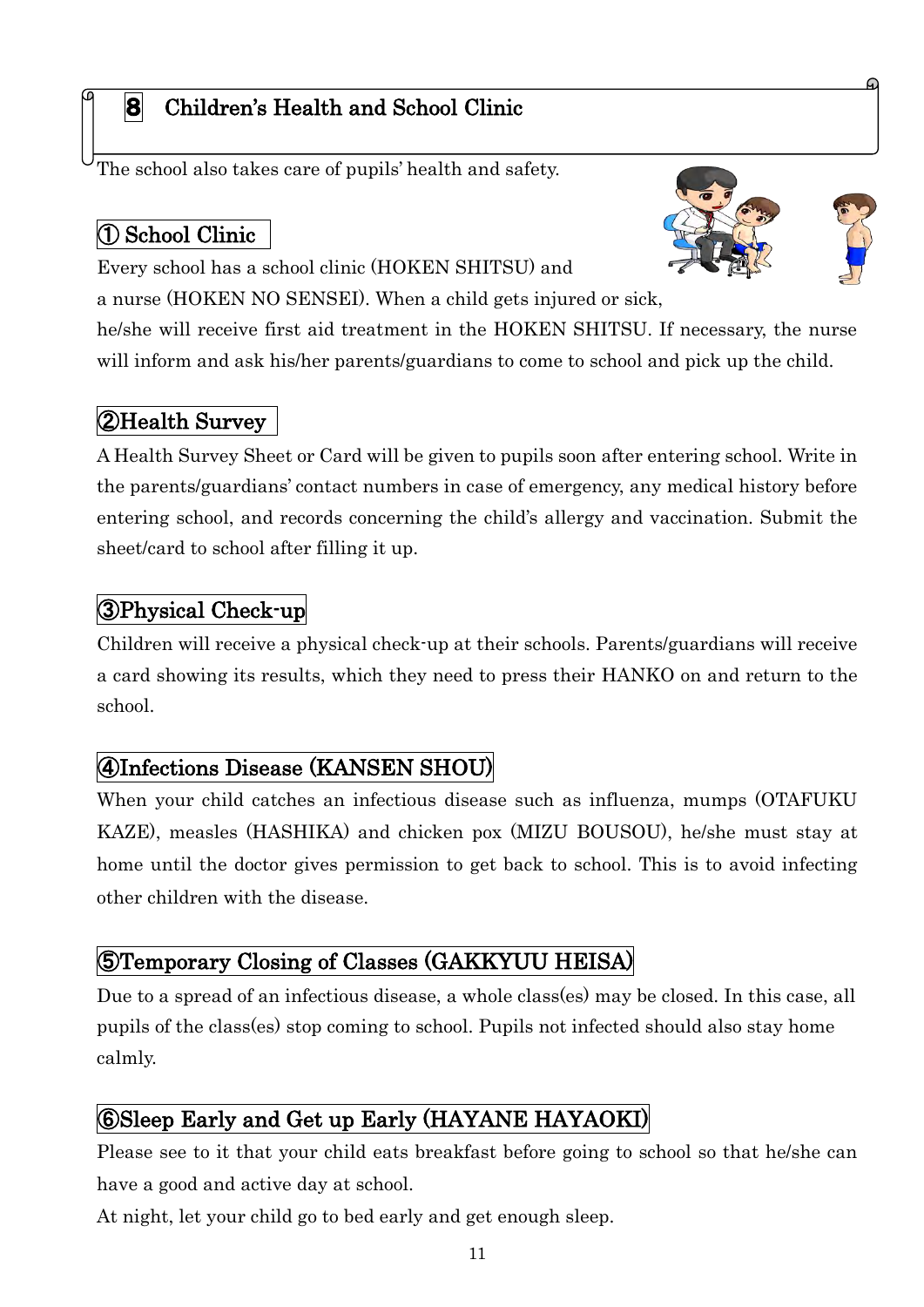#### 9 Communication Between School and Family

## ①Use Correspondence Notebook (RENRAKU CHOU)

When your child needs to be absent from, or is to come late to, school, write to that effect in the Correspondence Notebook (RENRAKU CHOU) and ask his/her brother/sister or a friend to take it to school

 $\langle 6n \rangle$  Example

 $\overline{\phantom{a}}$ 

 $\overline{a}$ 

Good morning.

Ex.1: My child will be absent today because of cold.

Ex.2: My child will be late because he/she has to go to the hospital.

Ex.3: My child has to leave early since he/she has an appointment. I will come to pick him/her up after the second session.

Thank you.

- ・In Japanese schools, a pupil will not be absent from school except for the reason of illness or injury.
- ・Without informing the school of the child's absence (KESSEKI) or of lateness (CHIKOKU), teachers will worry of a possible accident. Please never fail to inform the school.
- ・If your child cannot participate in P.E. class due to some illness or injury, write that information in the Correspondence Notebook (RENRAKU CHOU) so the teacher will know about it.
- ・Please write any information which you wish/need to tell the teacher or the school, in the Correspondence Notebook (RENRAKU CHOU), and hand it in to the school.

◎If you forget to write information for the school in the Correspondence Notebook (RENRAKU CHOU), please be sure to call the school by phone.

#### $@$ Always check a letter from the school, GAKUNEN DAYORI  $\boldsymbol{l}$  $\overline{\phantom{a}}$

Pupils will receive various letters from school (RENRAKU PURINTO).

The Letter of each Grade Level (GAKUNEN DAYORI) will inform you of contents of lessons and things to prepare for some lessons.

Always read these letters yourself or ask someone to read them for you so you

understand better and fully.  $(\rightarrow p.19/5)$ 

※The name of these letters varies between schools and grade levels.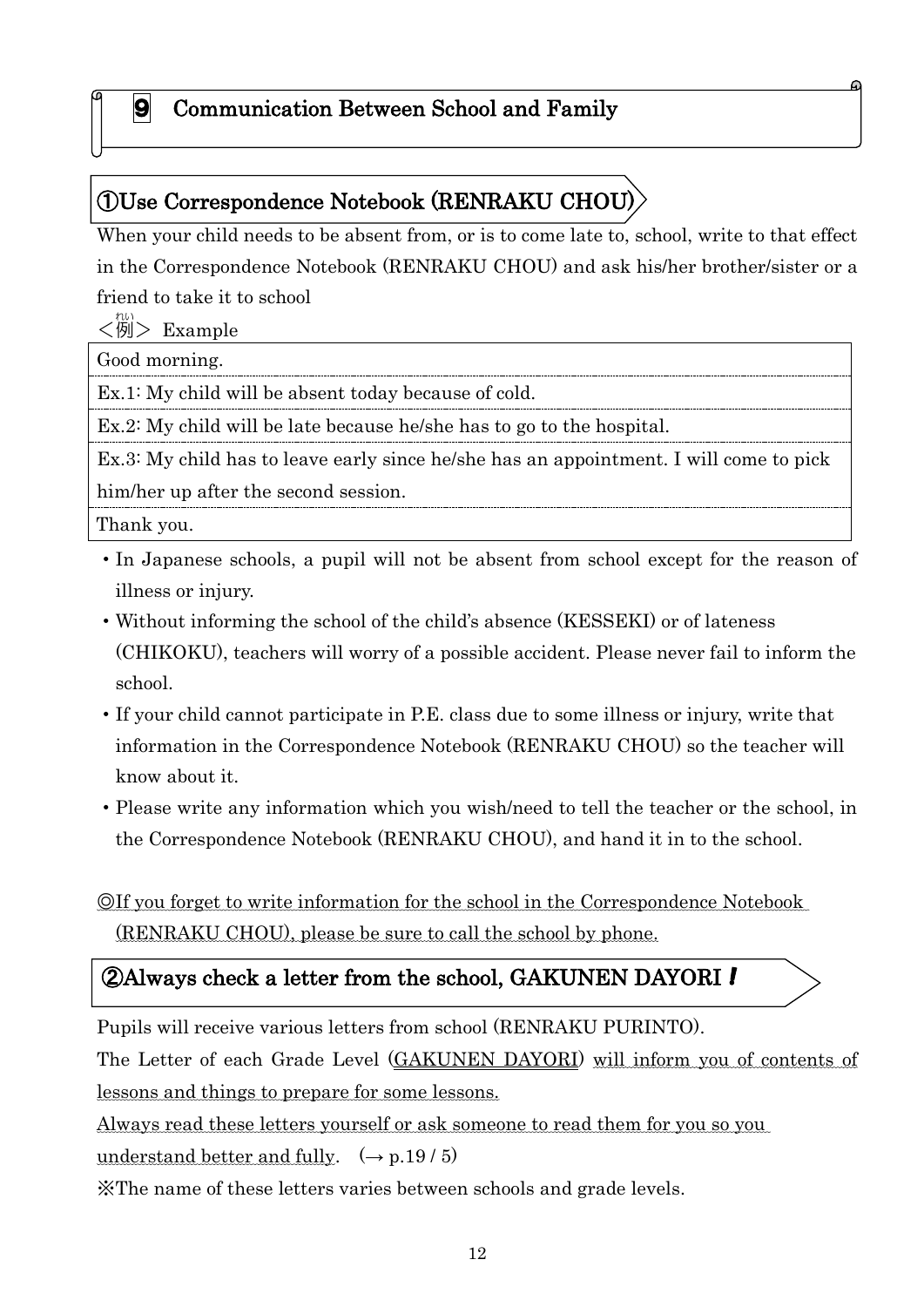## ③Application for Events (GYOJI) and Lesson Materials (KYOZAI)

 $\sim$ Application may be necessary for certain activities or lesson materials for you and/or your child to attend or to receive. $\sim$ 

You need to fill in the names of the parent/guardian and the child in an application form, and turn it in to the teacher.



## ④Group Mail, or Sugu(=Quick) Mail, from School to Each Family

School may send a group mail to all families for safety reasons in such cases of a typhoon, heavy snow, or information about suspicious strangers. A prior registration is necessary to receive a group mail. Please register your mail address every year following a registration manual from school.

## ⑤Contact Network(RENRAKU MOU)

Contact Network (RENRAKU MOU) is a network-type list of children's names and contact telephone numbers to relay an important message from the school by telephone. If you don't understand the message relayed over this network, do not hesitate to ask other parents!

Please be sure to tell the homeroom teacher if you do not read Japanese!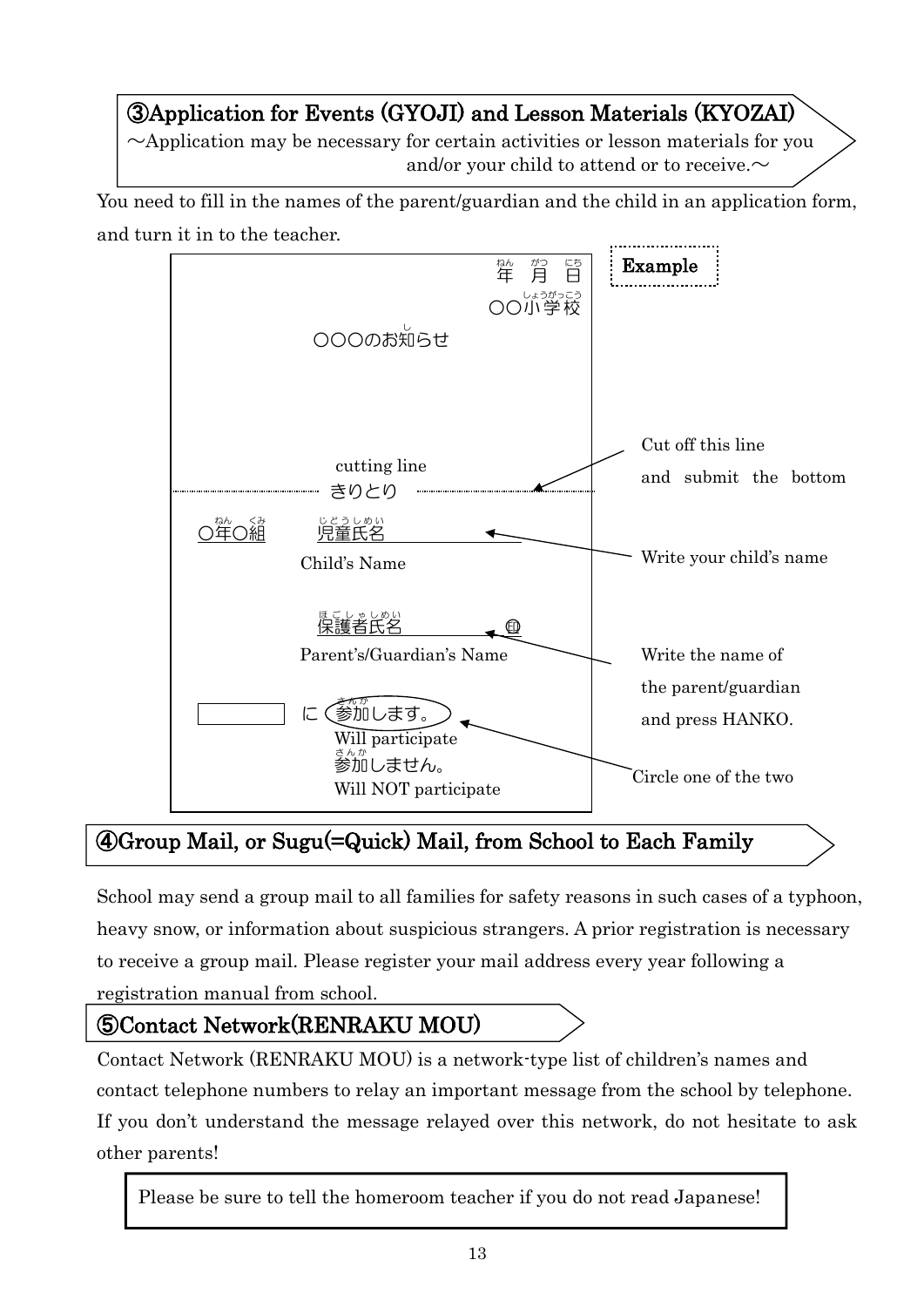## 10 When and How to Know about School and your Child at School

The school offers gatherings and opportunities where you can meet the homeroom teacher and other parents/guardians.

#### ① Parent/Teacher Meeting (HOGOSHA KAI)

At a Parent/Teacher meeting (HOGOSHA KAI), the homeroom teacher and parents/guardians will discuss topics such as pupils' studies, behaviors and activities in school and how pupils spend their time at home.

You will have a chance to meet other parents.

Do attend this meeting and do not worry about your Japanese ability!

#### ②Open Class (JUGYOU SANKAN)

i

You can visit and observe classes of your child on an open class day (JUGYOU SANKAN BI).

#### ③Individual Interview(KOJIN MENDAN)

The "Individual Interviews" will give you a good and important opportunity where you can talk individually with the homeroom teacher about your child.

#### ④Home Visitation(KATEI HOUMON)

The homeroom teacher will visit each house of the pupils of his/her class to talk with the parents/guardians. (Some schools do not have this visitation program.)



14



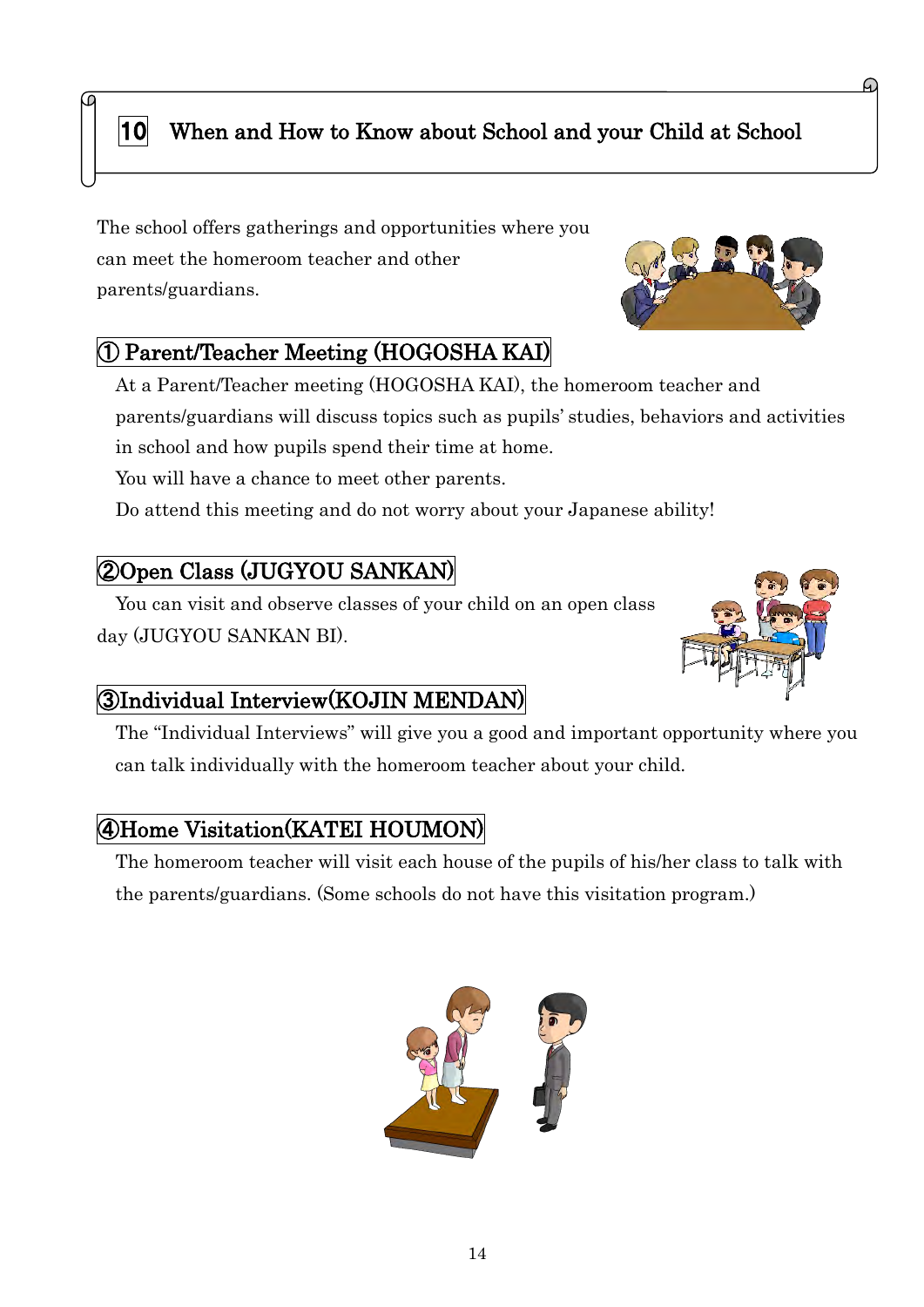#### 11 Costs pertaining to School

The following are the costs and fees you will need to pay to the school.

#### ①Textbooks and Tuition fee

Textbooks and tuition fee for elementary schools are free of charge.

#### ②Lesson Material Fee (KYOUZAI HI)

You need to pay for lesson materials.

The homeroom teacher will hand out an envelope to collect money (SHUUKIN BUKURO) to each pupil when it is time to collect fees for such materials.

You should put the exact amount of money into the envelope so that no change will be needed. Your child is to take to the school the envelope with the money on the due date.

#### ③School Lunch Fee (KYUUSHOKU HI)

You need to pay for the school lunch.

You will be asked to open an account at the bank designated by the school. Then, the lunch fee will be automatically withdrawn from this bank account.

#### ④PTA Fees

I

You need to pay the fee for the PTA around May, putting the fee in the designated envelope.

Some schools may not have P T A.

#### PTA (Parents and Teachers Association)

Every parent/guardian will be a member of the PTA. The representatives from each grade (GAKUNEN) will lead the management of the PTA. The activities include events of the district and safety patrols when children go to school and come back home.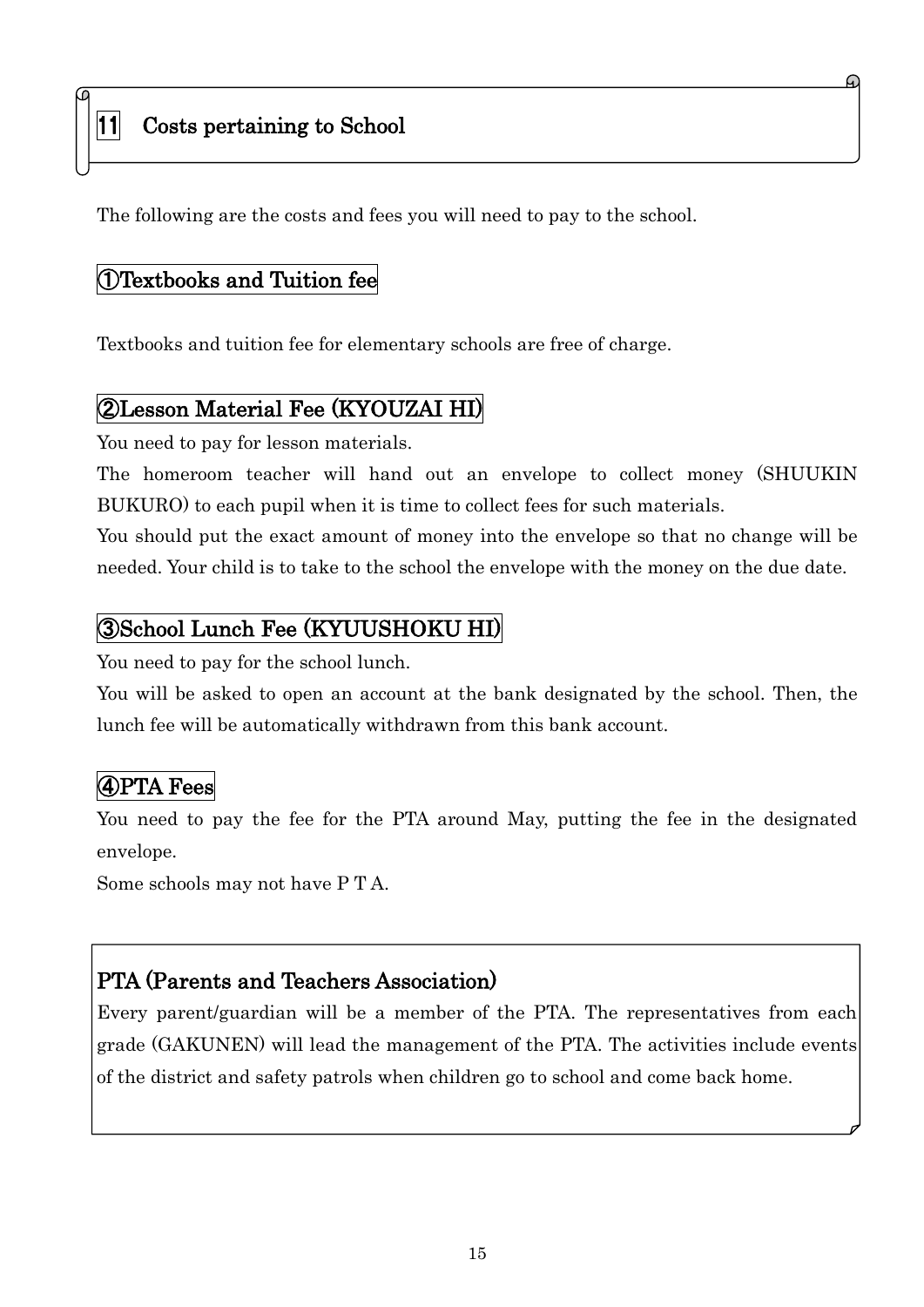## 12 Words and Terms for School

| TEACHERS&STAFF        | 选出しょくいん<br>先生と職員    |                              |                     |
|-----------------------|---------------------|------------------------------|---------------------|
| こうちょうせんせい<br>校長先生     | Principal           | <sub>せんか せんせい</sub><br>専科の先生 | Teacher for Special |
|                       |                     |                              | Subject             |
| ふくこうちょうせんせい<br>副校長先生  | Assistant principal | <sub>ほけん</sub> せんせい<br>保健の先生 | <b>School Nurse</b> |
| たんにん<br>せんせい<br>担任の先生 | Homeroom Teacher    | しゅじ<br>主事さん                  | Janitor             |

 $\mathfrak{Q}$ 

| かこう しせっ<br><b>SCHOOL FACILITIES</b> |                 |                            |                     |  |  |
|-------------------------------------|-----------------|----------------------------|---------------------|--|--|
| 高 <sup>5</sup> ・ 勘読                 | school gate     | 25年52                      | school library      |  |  |
|                                     | main gate       |                            |                     |  |  |
| あいた                                 | school building | <sub>ままうしょくしつ</sub><br>給食室 | kitchen             |  |  |
| うんどうじょう<br>こうてい<br>校庭<br>(運動場)      | school ground   | をもくてきしつ<br><b>多目的室</b>     | multi-purpose room  |  |  |
| うけつけ<br>受付                          | reception desk  | <sub>そうだんしつ</sub><br>相談室   | counselling room    |  |  |
| げた箱                                 | shoe boxes      | ほけんしつ<br>保健室               | school clinic       |  |  |
| るうか<br>廊下                           | Corridor        | けいびいんしつ<br>警備員室            | security guard room |  |  |
| <sub>脳院</sub>                       | <b>Stairs</b>   | <sub>たいいくかん</sub><br>体育館   | gymnasium, gym      |  |  |
| しょうこうぐち<br>昇降口                      | Entrance        | ゔ゠ル゙                       | swimming pool       |  |  |
| 教室                                  | Classroom       | といれ                        | toilet, wash room   |  |  |
| 湯湯                                  | faculty room    | みすのみは<br>水飲み場              | water faucets and   |  |  |
|                                     | teachers' room  |                            | fountains           |  |  |
|                                     |                 |                            | for drinking and    |  |  |
|                                     |                 |                            | washing             |  |  |

| じゅぎょう<br>かもく<br>授業の科目<br><b>SUBJECTS of LESSONS</b> |                |                                   |                           |  |
|-----------------------------------------------------|----------------|-----------------------------------|---------------------------|--|
| こくご<br>国語                                           | Japanese       | 家庭                                | Home Economics            |  |
| 普数算                                                 | Mathematics    | 道徳                                | Moral Education           |  |
| 勤約                                                  | Life Studies   | そうごう<br>そうごうがくしゅう<br>総合<br>(総合学習) | <b>Integrated Studies</b> |  |
| Grade 3.6 will study Science (RIKA) and             |                | まっきょう                             | Calligraphy               |  |
| Social Studies (SHAKAI) instead of Life             |                |                                   |                           |  |
| <b>Studies</b>                                      |                |                                   |                           |  |
| ッゕ<br>理科                                            | Science        | がっきゅうかつどう<br>がっかつ<br>(学級活動)<br>学活 | Class activity            |  |
| なかり                                                 | Social Studies | がいこく ご かつどう<br>外国語活動              | Foreign Language          |  |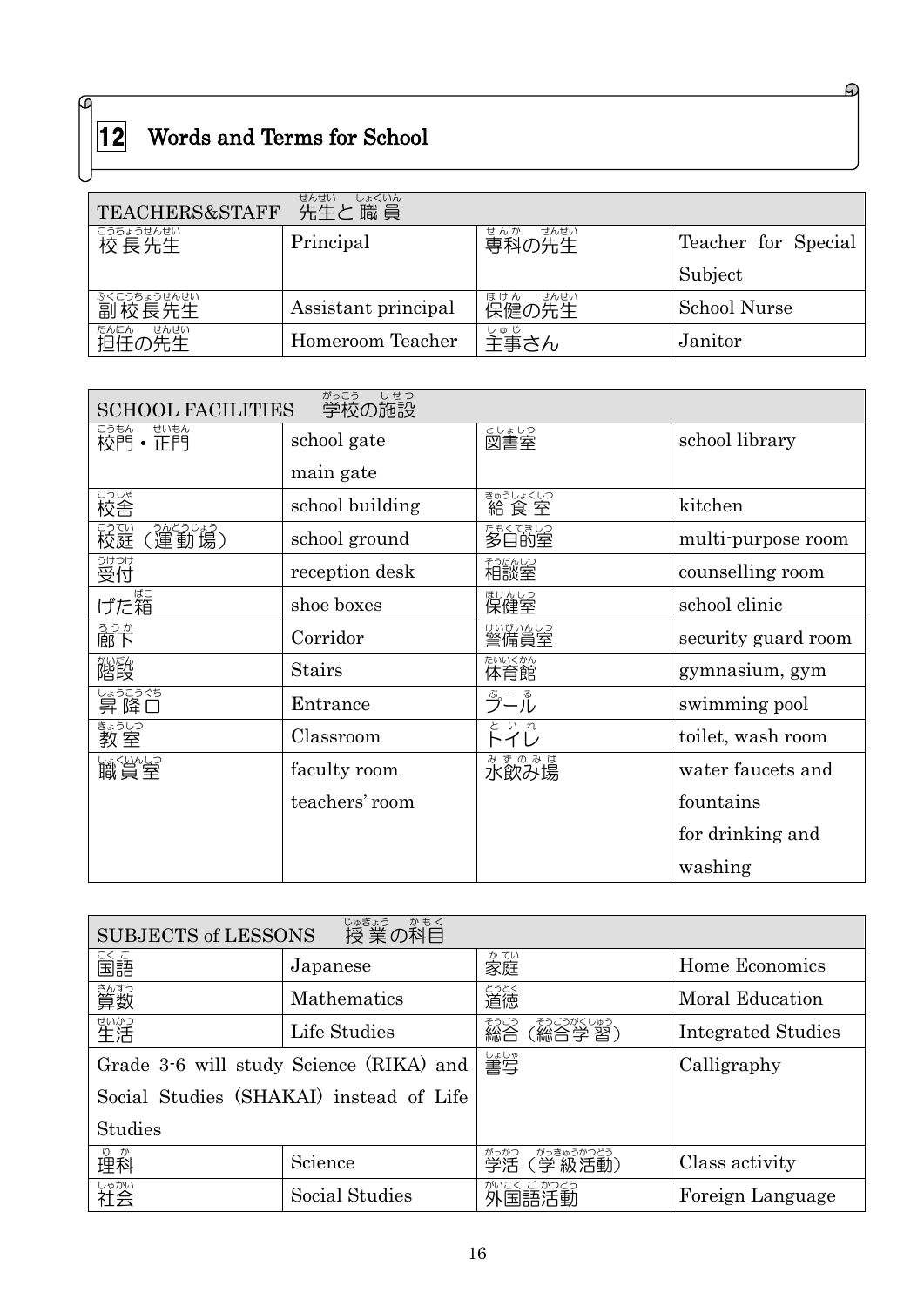|                                       |                           |                                          | Activities                                 |
|---------------------------------------|---------------------------|------------------------------------------|--------------------------------------------|
| ず が こうさく<br><u>ずこう</u><br>(図画工作)<br>図 | Art & Crafts              |                                          | Foreign Language Activities (English) will |
|                                       |                           | start from Grade 5.                      |                                            |
| <sub>おんがく</sub><br>音楽                 | Music                     | ら                                        | Club Activities                            |
| 体育                                    | <b>Physical Education</b> | Club activities will start from Grade 4. |                                            |

| もちもの<br><b>持ち物</b><br>THINGS TO BRING TO SCHOOL |                     |                      |                    |  |  |
|-------------------------------------------------|---------------------|----------------------|--------------------|--|--|
| べんとう<br>お弁当                                     | packed lunch        | しおり                  | booklet, guidebook |  |  |
| 挑筒                                              | flask, water bottle | <sup>きが</sup><br>着替え | change of clothes  |  |  |
| しきもの                                            | picnic sheet        | うわぎ                  | jacket, coat       |  |  |
| お手ふき・おしぼり                                       | small damp towel to | したぎ<br>下着            | underwear          |  |  |
|                                                 | wipe hands          |                      |                    |  |  |
| びに - るぶろ<br><b>ビニール</b> 袋                       | plastic bag         | あまぐ                  | umbrella and       |  |  |
| (スーパーの袋)                                        | (supermarket bag)   |                      | rain coat          |  |  |
| ヮ゚゠ぅゟぎぅゟ                                        | rucksack, knapsack  | 置きがさ                 | umbrella left      |  |  |
|                                                 |                     |                      | at school          |  |  |
|                                                 |                     |                      | for sudden rain    |  |  |

| がくようひん<br>学用品<br><b>SCHOOL SUPPLIES</b> |                  |                                   |                  |  |  |
|-----------------------------------------|------------------|-----------------------------------|------------------|--|--|
| えんぴつけずり                                 | pencil sharpener | なまえべん<br>名前ペン                     | oil pen to write |  |  |
|                                         |                  |                                   | names            |  |  |
| <sub>ねんど</sub><br>粘土                    | Clay             | れんしゅうもんだい<br>どりる<br>(練習問題)<br>ドリル | workbook         |  |  |
| ねんどばん<br>粘土板                            | clay board       |                                   |                  |  |  |

| がっこうせいかつ<br>SCHOOL LIFE 学校生活 |                      |                          |                    |  |
|------------------------------|----------------------|--------------------------|--------------------|--|
| がくしゅう<br>学習                  | learning, studying   | もくひょう<br>標<br>(めあて)<br>冃 | objective, purpose |  |
| 梦級<br>ううえ                    | Class                | テスト                      | examination        |  |
| だんし<br>じょし<br>男子・女子          | $\frac{1}{\sqrt{2}}$ | けんか                      | quarrel, fight     |  |
| ていがくねん<br>低学年                | grades $1 & 2$       | わすれもの<br>忘れ物             | things left behind |  |
| ちゅうがくねん<br>中学年               | grades $3 & 4$       | おとしもの<br>落し物             | lost property      |  |
| こうがくねん<br>高学年                | grades $5 & 6$       | てんにゅう<br>転入              | transfer from      |  |
|                              |                      |                          | another school     |  |
| 璇                            | squad, group         | てんにゅうせい<br>転入生           | a transfer student |  |
| とうばん<br>当塞                   | on duty, shift       | ほうそう<br>放送               | announcement       |  |
| 瓣係                           | person in charge     | ふしんしゃ                    | suspicious person  |  |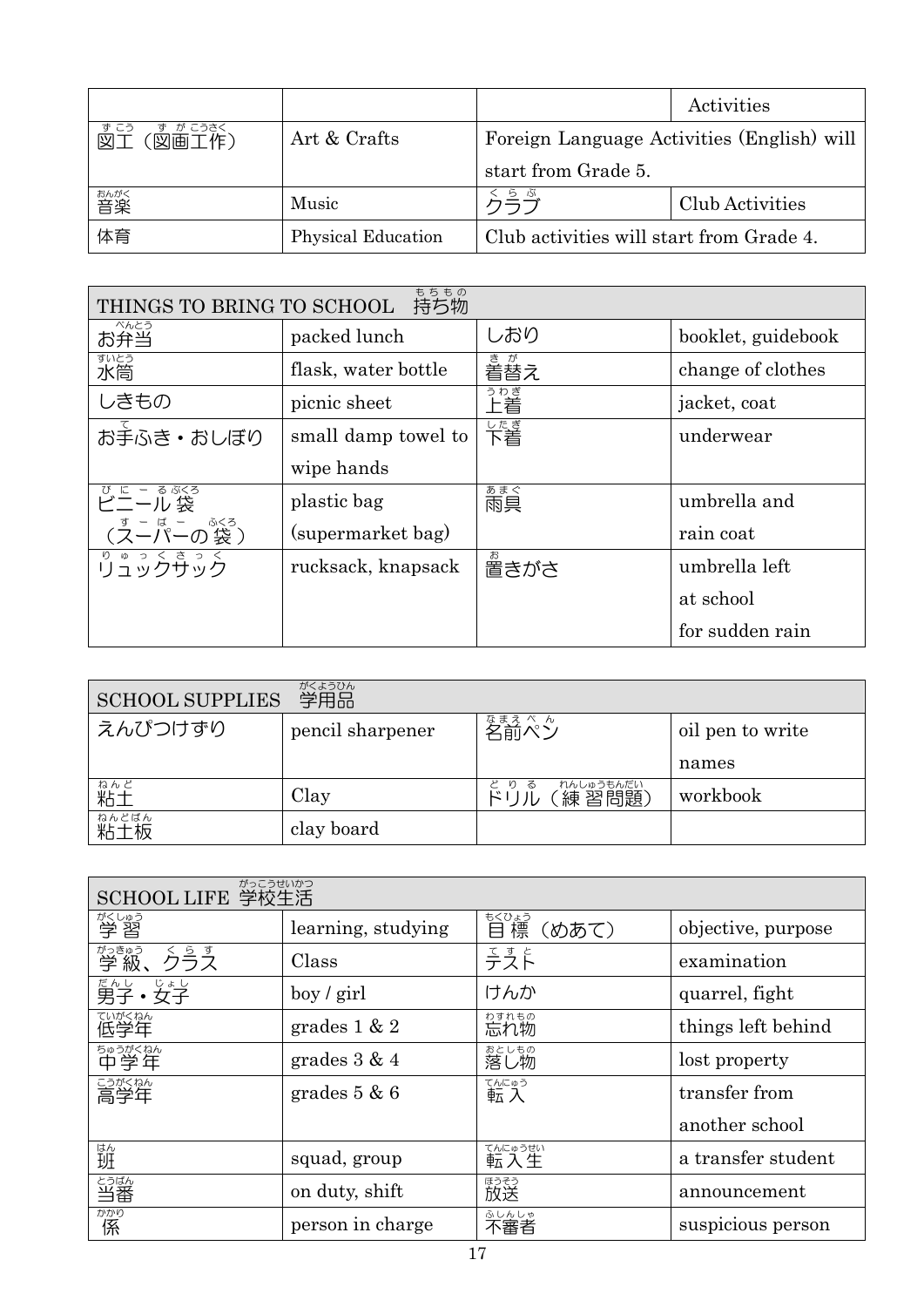| にっちょく<br>直          | on day duty                               | ゅぅかい<br>誘拐              | kidnapping           |
|---------------------|-------------------------------------------|-------------------------|----------------------|
| 終議                  | reading books                             | ち くはん<br>地区班            | district group, zone |
|                     |                                           |                         | group                |
| どくしょしゅうかん<br>読書週間   | book reading week                         | きまり・きそく                 | rules                |
| じゅう<br>自習           | self-study                                | ひなんくんれん<br>避難訓練         | disaster evacuation  |
|                     |                                           |                         | drill                |
| めいぼ<br>名簿           | list of names                             | しゅうだんとうこう<br>集 団登校      | going to school      |
|                     |                                           |                         | in group             |
| かね ちゃいむ<br>鐘 • チャイム | Chimes                                    | しゅうだんげこう<br><b>集団下校</b> | going home from      |
|                     |                                           |                         | school in group      |
| きりつ た               | ちゃくせき<br>すわ<br>起立(立ってください) · 着席 (座ってください) | Stand up, sit down      |                      |

| えいせい<br>衛生<br><b>HYGIENE</b> |                      |                              |                      |
|------------------------------|----------------------|------------------------------|----------------------|
| てあら<br>手洗い                   | wash hands           | さんかくきん<br>三角巾                | triangular cloth to  |
|                              |                      |                              | cover one's head     |
| うがい                          | Gargle               | <u>ぇぁぅん</u> はくぃ<br>エプロン (白衣) | apron (white coat)   |
| へいねつ<br>平熱                   | normal temperature   | だい<br>台ふきん                   | duster               |
| はいべん<br>排便                   | stool, or evacuation | <u>らんちょんまっと</u><br>ランチョンマット  | luncheon mat         |
| にょうけんさ<br>尿 検査               | Urinalysis           | <u>ょ。まん</u><br>ナプキン          | napkin               |
| ちゅうけんさ<br>ぎょう 虫 検査           | threadworm test      | ほうき                          | broom                |
| よぼうせっしゅ<br>予防接種              | Vaccination          | ちりとり                         | dustpan              |
| 史歯                           | Cavities             | ∛薄                           | ZOKIN, or            |
|                              |                      |                              | a stitched towel for |
|                              |                      |                              | cleaning             |
| けが                           | Injuries             | ばけつ<br>バケツ                   | bucket               |
| つめ                           | Nail                 | ゚゚ヽ゚ゕゕゕ゙ゕゕ゙゙ゕ                | influenza            |
| おもらし                         | wet one's pants      |                              |                      |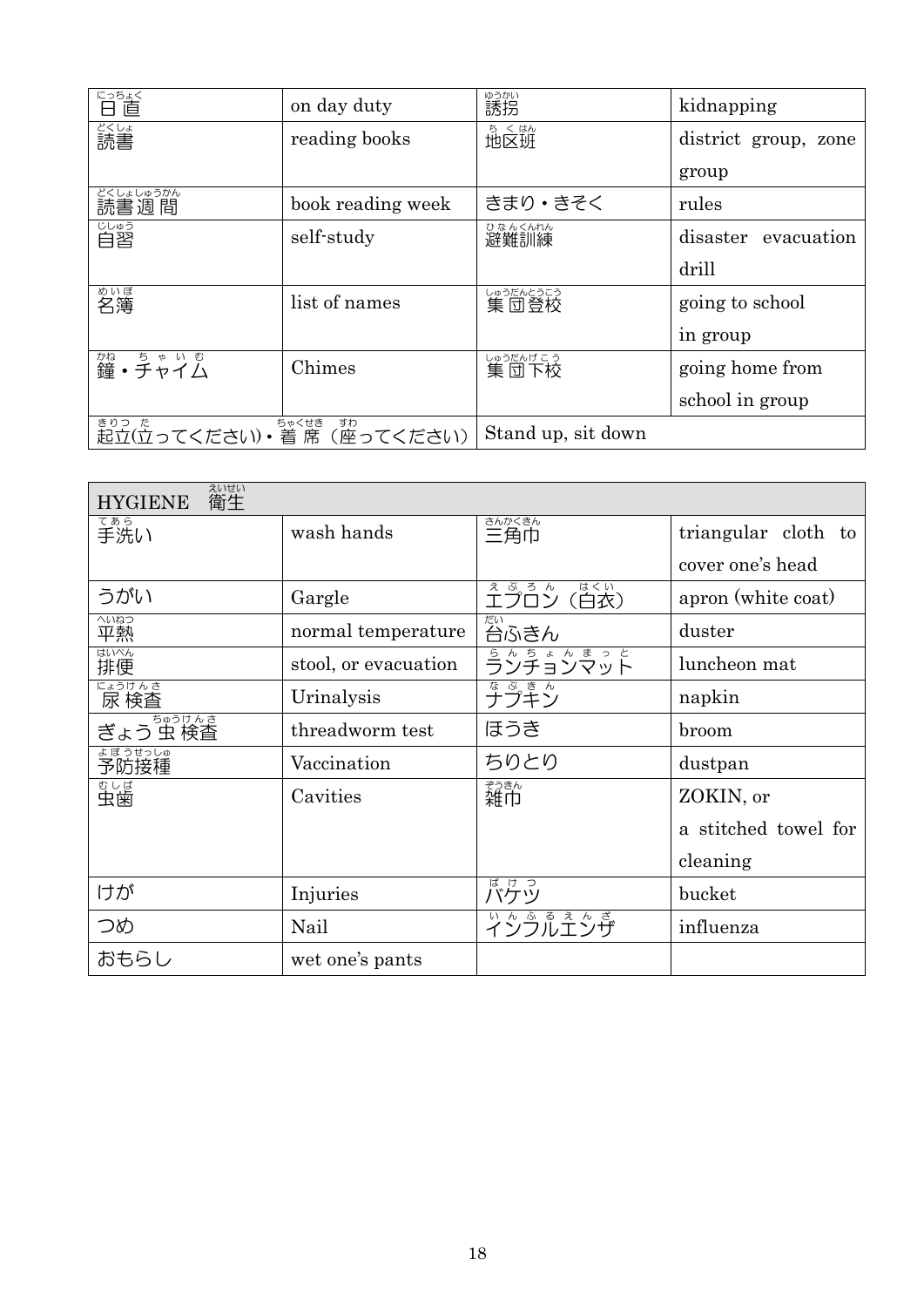#### 13 Where to Consult when you have Problems

#### ① About your child's development and growth

Before entering school, you can consult the Education Committee of Nishitokyo City. Please go to the Education Support Section of the Education Division.

After entering school, please consult your child's homeroom teacher.

#### ② Bullying

Please consult the homeroom teacher.

You can also consult the school counselor at the school.

#### ③Financial Problems and Aids

You can apply for Financial Assistance for School Expenses (SHUUGAKU ENJO SEIDO). Nishitokyo City has a financial support program to subsidize fully for the school lunch fee or school supplies.

Before entering school, consult the Education Planning Section of Education Division under the Nishitokyo City Education Committee.

After entering school, consult your child's homeroom teacher.

#### ④Support to Enhance Japanese Language Ability of your Child

#### Japanese Lessons

Your child can take Japanese lessons by a teacher of Japanese in the school for a certain period.

Please consult with the school when you first meet with them.

#### Children's Japanese Lesson Classes

NPO NIMIC provides children, who are in need of more Japanese language ability to cope with school, with necessary Japanese language learning programs. Please consult NIMIC – phone 042-461-0381.

#### ⑤Support to Enhance YOUR Japanese Language Ability

If you do not understand well the information paper on Japanese lessons, please consult with NIMIC and inquire for Japanese lessons for adults.

There are many Japanese classes, run by volunteers, in Nishitokyo City.

You can download the following link for further information.

<http://www.nimic.jp/download/japaneseclass.pdf>

You can contact the following organizations for further information:

NIMIC, phone 042-461-0381, available on Mon – Fri, 10 am to 12 pm / 1 pm to 4 pm

The following class has a day care service for small children:

Yagisawa Community Center (YAGISAWA KOUMINKAN); phone 042-464-8211

#### ⑥Consultation on Education by Clinical Psychotherapist

Where: You can consult a psychotherapist outside the school.

Please contact Education Counseling Center of Nishitokyo City, phone 042-438-4077.